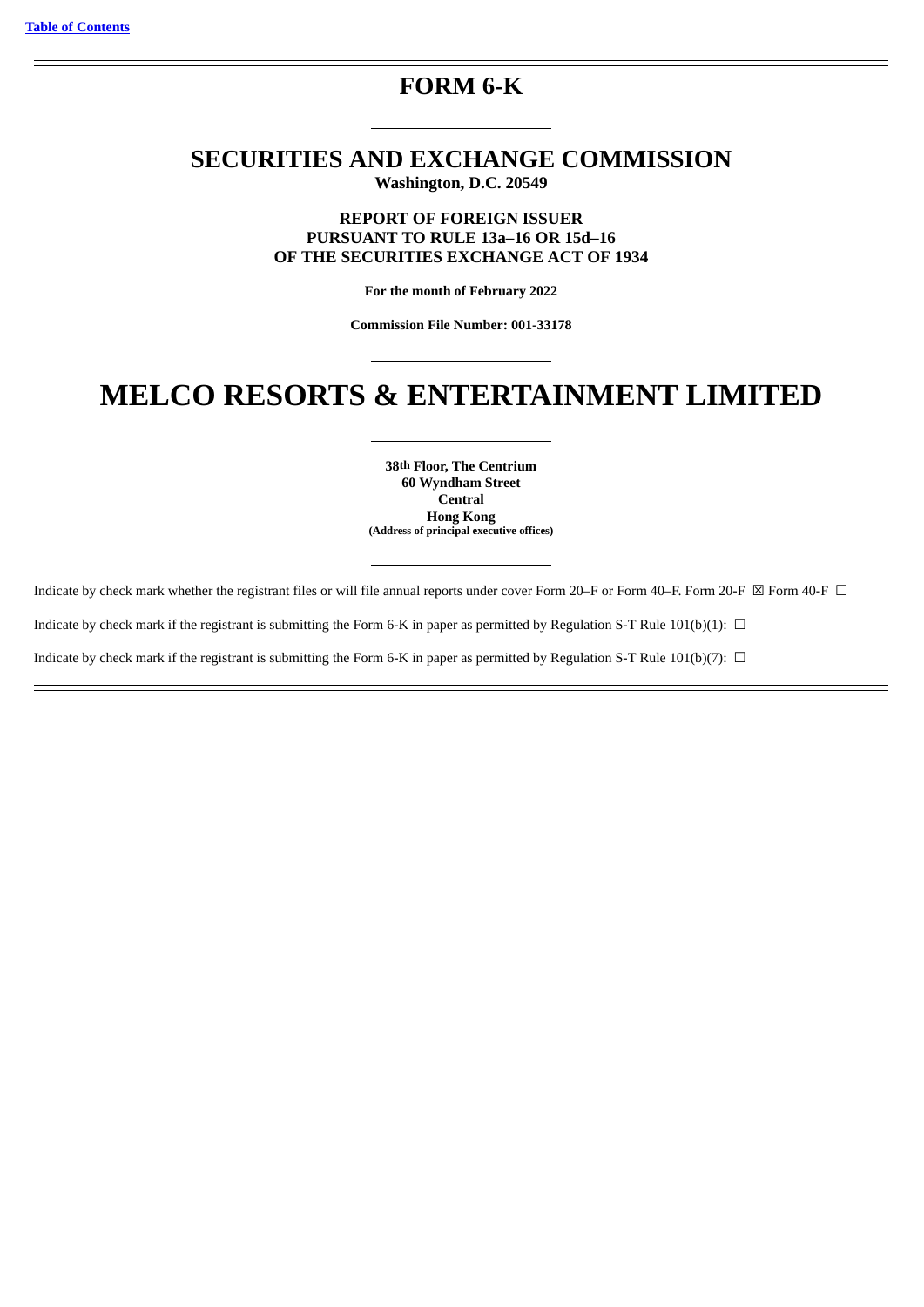**Table of [Contents](#page-1-0)**

ł.

#### **MELCO RESORTS & ENTERTAINMENT LIMITED Form 6–K TABLE OF CONTENTS**

<span id="page-1-0"></span>**[Signature](#page-2-0)** 3

[Exhibit](#page-4-0) 99.1

[Exhibit](#page-27-0) 99.2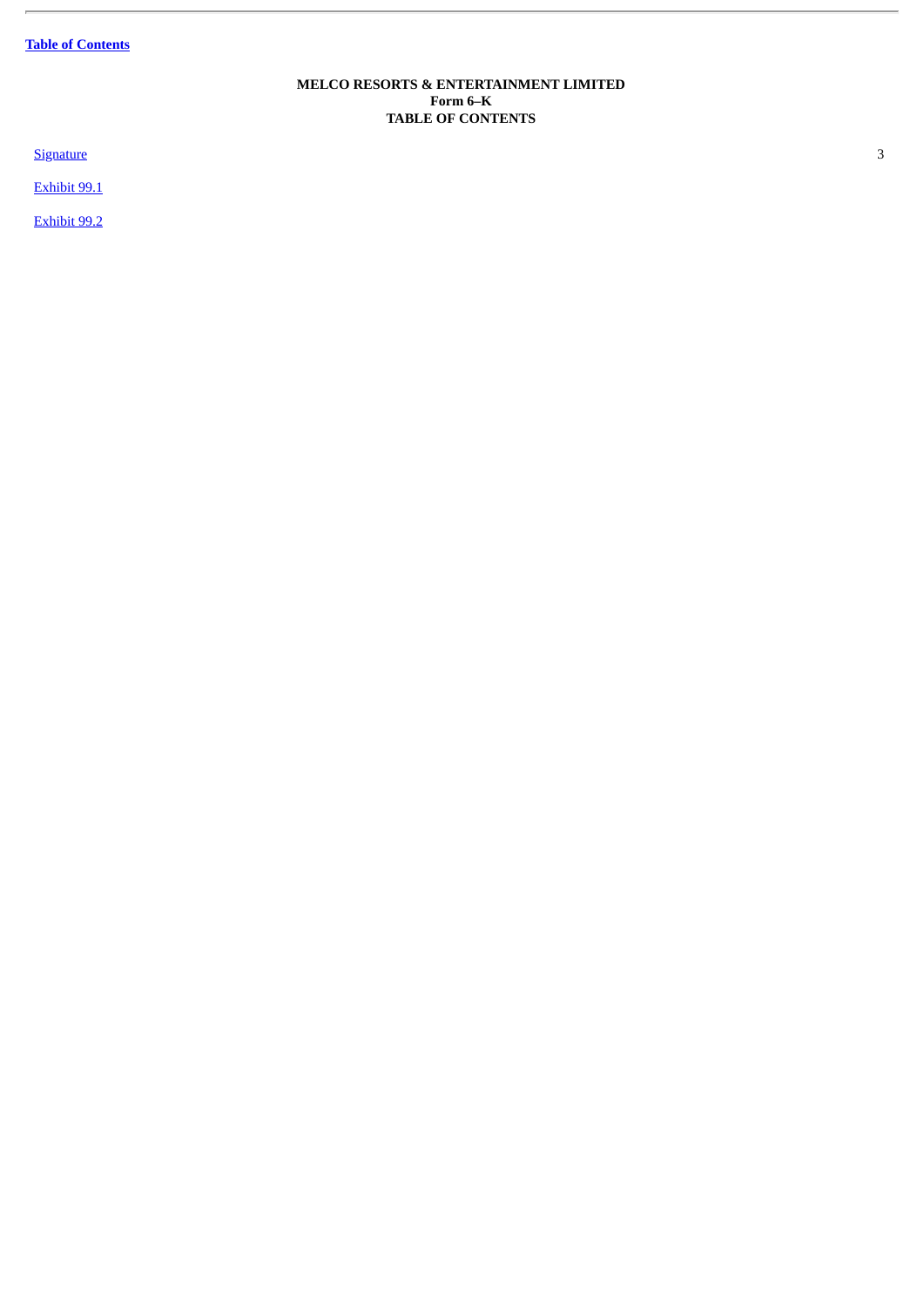#### **SIGNATURE**

<span id="page-2-0"></span>Pursuant to the requirements of the Securities Exchange Act of 1934, the registrant has duly caused this report to be signed on its behalf by the undersigned, thereunto duly authorized.

#### **MELCO RESORTS & ENTERTAINMENT LIMITED**

By: /s/ Geoffrey Davis Name: Geoffrey Davis, CFA

Title: Chief Financial Officer

Date: February 7, 2022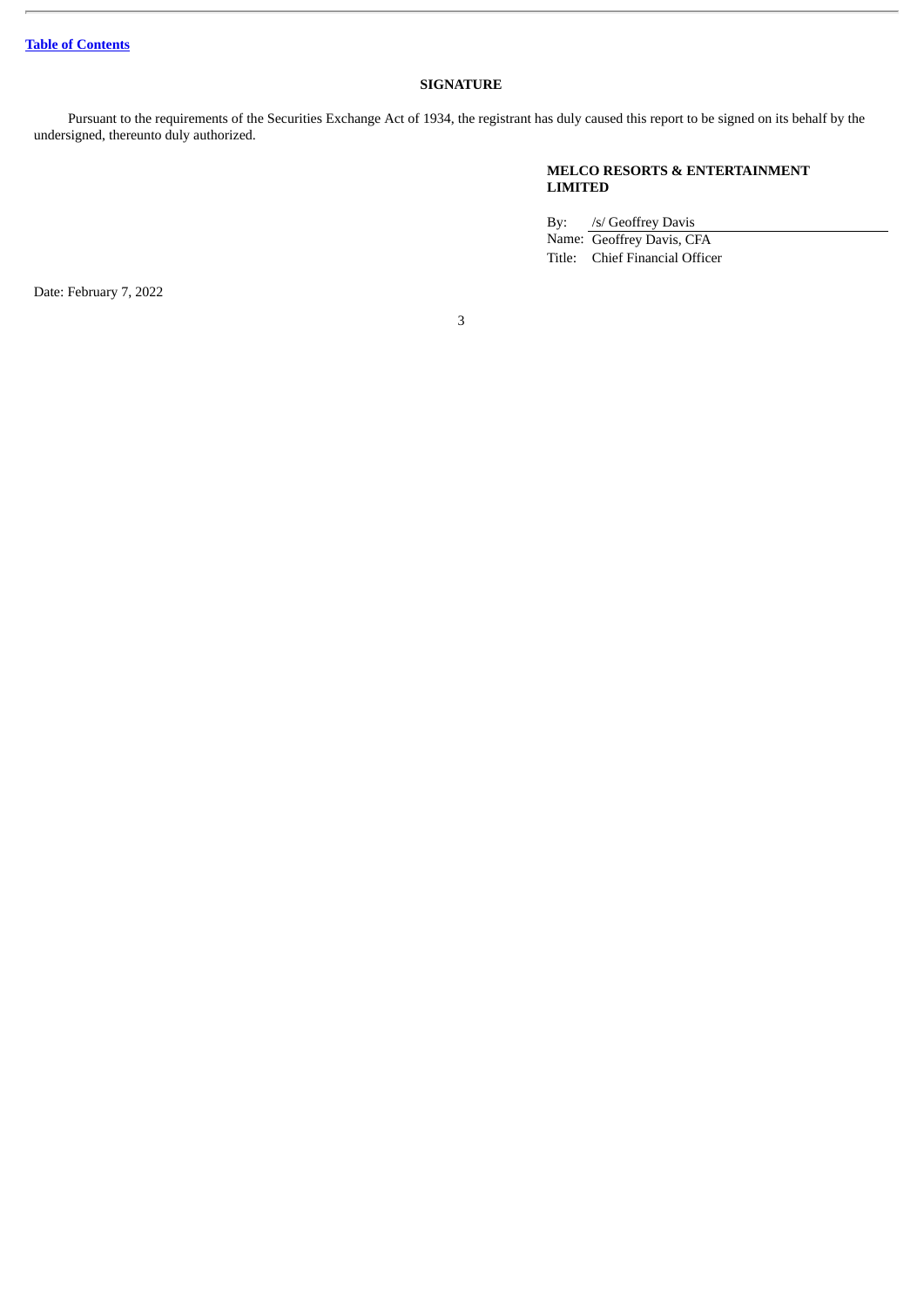#### **Table of [Contents](#page-1-0)**

 $\overline{a}$ 

#### **EXHIBIT INDEX**

| <b>Exhibit No.</b> | <b>Description</b>                                           |
|--------------------|--------------------------------------------------------------|
| Exhibit 99.1       | <b>Studio City Recent Updates</b>                            |
| Exhibit 99.2       | Melco Announces Commitment for Studio City Private Placement |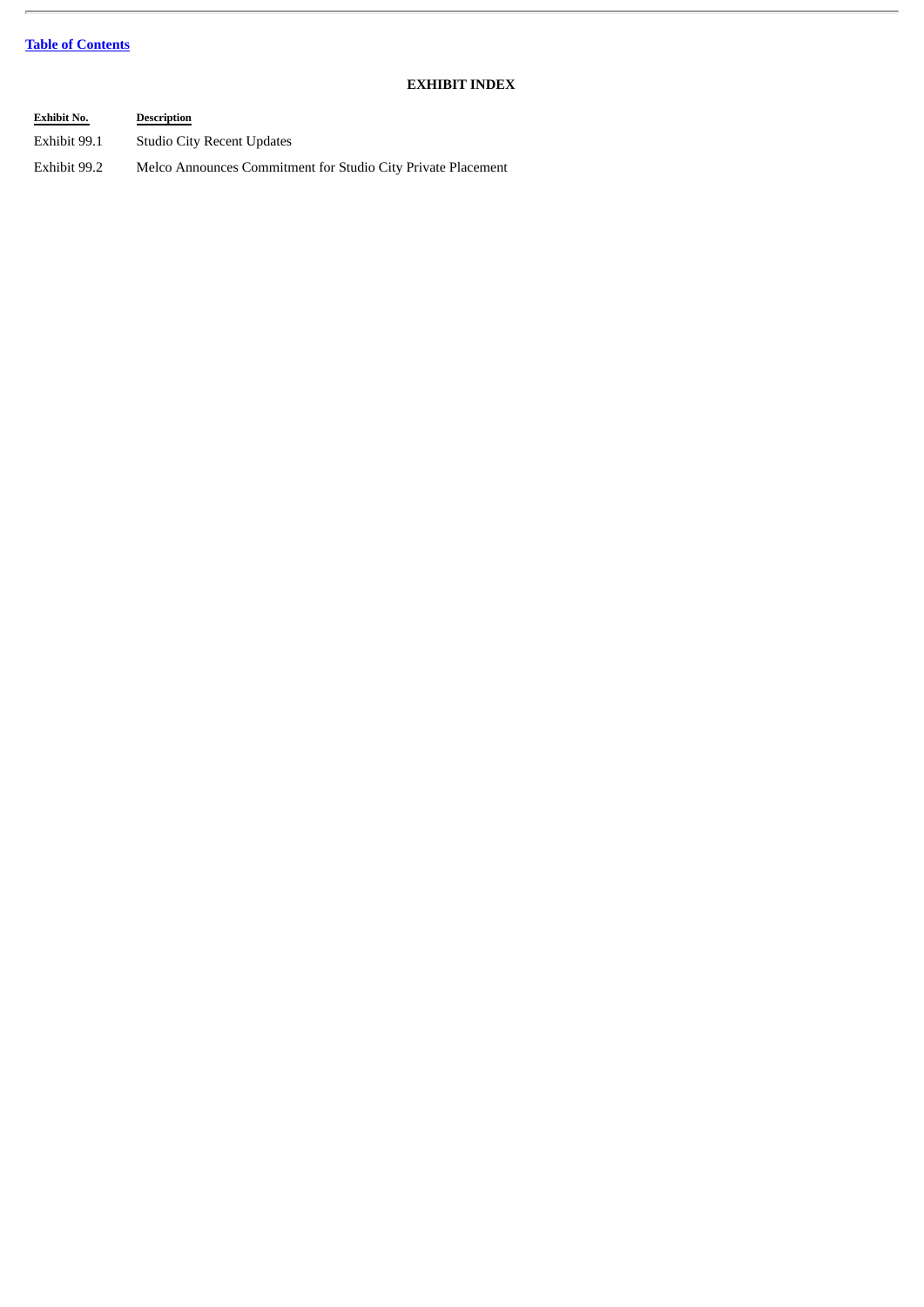#### **STUDIO CITY RECENT UPDATES**

<span id="page-4-0"></span>In this update, "we," "us," "our," and "Group" refer to Studio City Company Limited ("Studio City Company"), a wholly-owned subsidiary of Studio City International Holdings Limited, and Studio City Company's consolidated subsidiaries, collectively, and the "Issuer" and the "Company" *refers to Studio City Company.*

#### **FORWARD-LOOKING STATEMENTS**

This update contains forward-looking statements that relate to future events, including our future operating results and conditions, our prospects and our future financial performance and condition, all of which are largely based on our current expectations and projections. All statements other than statements of historical fact in this update are forward-looking statements. These statements involve known and unknown risks, uncertainties and other factors that may cause our actual results, performance or achievements to be materially different from those expressed or implied by the forward-looking statements.

In some cases, forward-looking statements can be identified by words or phrases such as "may," "will," "expect," "anticipate," "aim," "estimate," "intend," "plan," "believe," "potential," "continue," "is/are likely to" or other similar expressions. We have based the forward-looking statements largely on our current expectations and projections about future events and financial trends that we believe may affect our financial condition, results of operations, business strategy and financial needs. These forward-looking statements include statements about:

- our goals and strategies;
- the material impact of the global COVID-19 pandemic on our business, financial results and liquidity, which could worsen and persist for an unknown duration;
- the reduced access to our target markets due to travel restrictions, and the potential long term impact on customer retention;
- the expected growth of the gaming and leisure market in Macau and visitation in Macau;
- restrictions or conditions on visitation by citizens of mainland China to Macau, including in connection with the COVID-19 pandemic, with respect to which we are unable to predict when all, or any of, such travel restrictions will be eased, or the period of time required for tourism to return to pre-pandemic levels (if at all);
- the impact on the travel and leisure industry from factors such as an outbreak of an infectious disease, such as COVID-19 pandemic, extreme weather patterns or natural disasters, military conflicts and any future security alerts and/or terrorist attacks or other acts of violence;
- general domestic or global political and economic conditions, including in China and Hong Kong, which may impact levels of travel, leisure and consumer spending;
- our ability to successfully operate Studio City;
- our ability to obtain all required governmental approvals, authorizations and licenses for the remaining project;
- our ability to obtain adequate financing for the remaining project;
- our ability to develop the remaining project in accordance with our business plan, completion time and within budget;
- our compliance with conditions and covenants under the existing and future indebtedness;
- construction cost estimates for the remaining project, including projected variances from budgeted costs;
- our ability to enter into definitive contracts with contractors with sufficient skill, financial strength and relevant experience for the construction of the remaining project;
- capital and credit market volatility;
- our ability to raise additional capital, if and when required;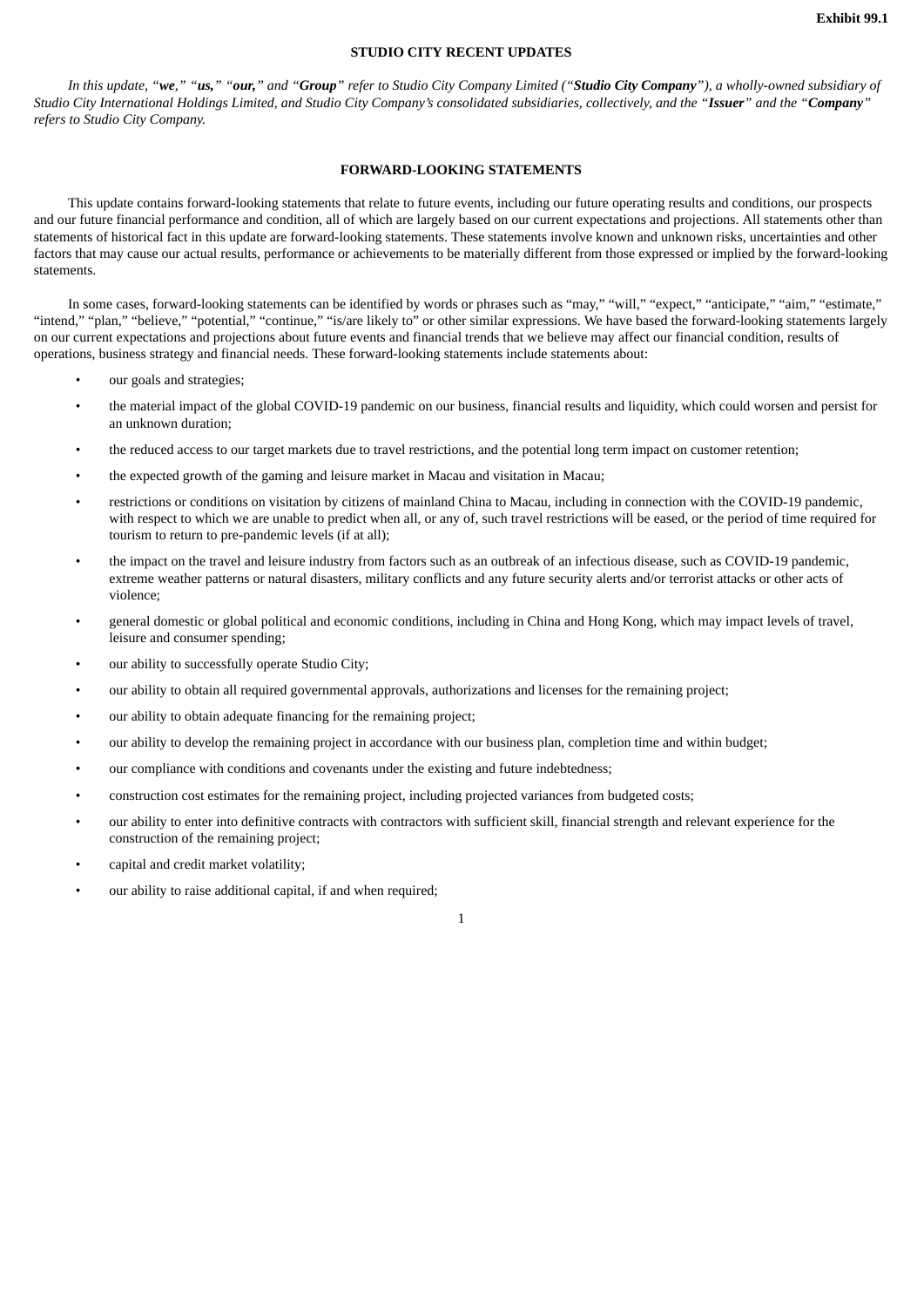- increased competition from other casino hotel and resort projects in Macau and elsewhere in Asia, including the concessionaires (SJM, Wynn Resorts Macau and Galaxy) and subconcessionaires (including MGM Grand and Venetian Macau) in Macau;
- government policies, laws and regulations relating to the leisure and gaming industry in Macau, including proposed amendments to the gaming law, the extension of current concessions and subconcessions contracts, the tender for new gaming concessions, and the legalization of gaming in other jurisdictions;
- the uncertainty of tourist behavior related to spending and vacationing at casino resorts in Macau;
- fluctuations in occupancy rates and average daily room rates in Macau;
- the liberalization of travel restrictions on PRC citizens and convertibility of the Renminbi;
- the tightened control of certain cross-border fund transfers from the PRC;
- the completion of infrastructure projects in Macau;
- our ability to retain and increase our customers;
- our ability to offer new services and attractions;
- our future business development, financial condition and results of operations;
- the expected growth, size of and trends in the market in Macau;
- expected changes in our revenues, costs or expenditures;
- our expectations regarding demand for, and market acceptance of, our brand and business;
- our ability to continue to develop new technologies and/or upgrade our existing technologies;
- cybersecurity risks including misappropriation of customer information or other breaches of information security;
- our ability to protect our intellectual property rights;
- growth of and trends of competition in the gaming and leisure market in Macau; and
- general economic and business conditions globally and in Macau.

You should read this update with the understanding that our actual future results may be materially different from and worse than what we expect. Other sections of this update include additional factors which could adversely impact our business and financial performance. Moreover, we operate in Macau's gaming sector, a market with intense competition, and in an evolving and heavily regulated environment where the key gaming legislation is currently under review and, as of the date of this update, a proposed law amending the gaming law is before the Macau Legislative Assembly. We have a highly leveraged business model. New risk factors and uncertainties may emerge from time to time and it is not possible for our management to predict all risk factors and uncertainties, nor can we assess the impact of all factors on our business or the extent to which any factor, or combination of factors, may cause actual results to differ materially from those contained in any forward-looking statements. We qualify all of our forward-looking statements by these cautionary statements.

You should not rely upon forward-looking statements as predictions of future events. The forward-looking statements made in this update relate only to events or information as of the date on which the statements are made in this update. Except as required by law, we undertake no obligation to update or revise any forward-looking statements, whether as a result of new information, future events or otherwise, after the date on which the statements are made or to reflect the occurrence of unanticipated events. You should read this update completely and with the understanding that our actual future results may be materially different from what we expect.

This update also contains statistical data and estimates that we obtained from industry publications and reports generated by government or thirdparty providers of market intelligence. Although we have not independently verified the data, we believe that the publications and reports are reliable. However, the statistical data and estimates in these publications and reports are based on a number of assumptions and if any one or more of the assumptions underlying the market data are later found to be incorrect, actual results may differ from the projections based on these assumptions.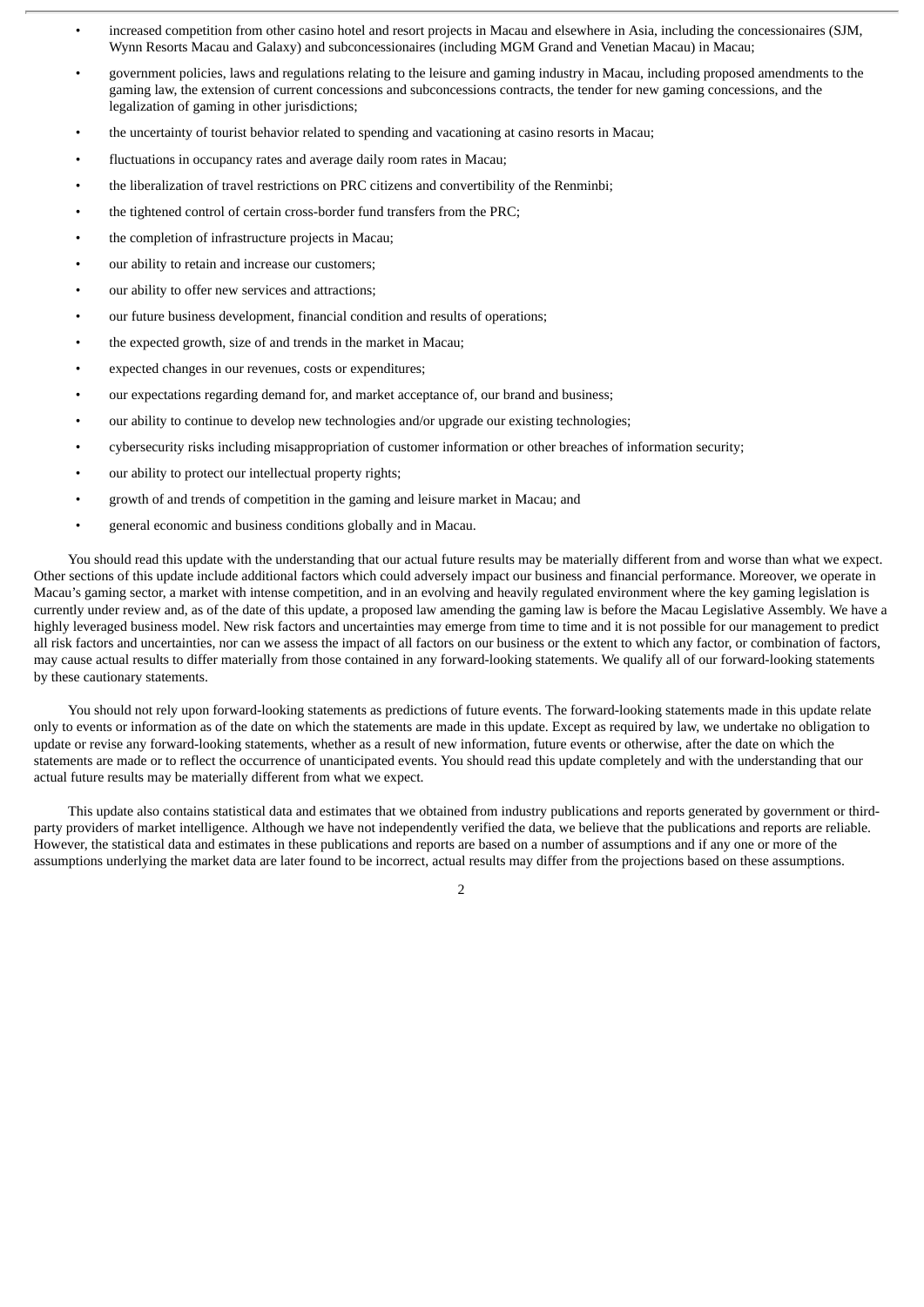#### **PRESENTATION OF FINANCIAL INFORMATION**

This update contains non-GAAP financial measures, including Adjusted EBITDA that are not required by, or presented in accordance with, U.S. GAAP. We present non-GAAP financial measures because we believe that they and other similar measures are widely used by certain investors, securities analysts and other interested parties as supplemental measures of performance. We use non-GAAP financial measures as measures of the operating performance of our business and to compare the operating performance of our business with that of our competitors. The non-GAAP financial measures may not be comparable to other similarly titled measures of other companies and have limitations as analytical tools and should not be considered in isolation or as a substitute for analysis of our operating results reported under U.S. GAAP. Non-GAAP financial measures are not measurements of our performance under U.S. GAAP and should not be considered as alternatives to operating income or net profit or any other performance measures derived in accordance with U.S. GAAP or any other generally accepted accounting principles. Adjusted EBITDA has limitations as an analytical tool, and you should not consider it in isolation, or as a substitute for an analysis of our results as reported under U.S. GAAP. Some of these limitations are:

- it does not reflect our cash expenditures or future requirements for capital expenditures or contractual commitments;
- it does not reflect changes in, or cash requirements for, our working capital needs;
- it does not reflect the significant interest expense, or the cash requirements necessary, to service interest or principal payments, on our debts;
- although depreciation and amortization are non-cash charges, the assets being depreciated and amortized will often need to be replaced in the future and Adjusted EBITDA does not reflect any cash requirements that would be required for such replacements; and
- some of the items that we eliminate in calculating Adjusted EBITDA reflect cash payments that were made, or will in the future be made.

#### **SUMMARY**

#### **Recent Developments**

#### *Impact of the Covid-19 Outbreak and Preliminary Fourth Quarter of 2021 Information*

Our operations have been impacted by on-and-off travel restrictions and quarantine requirements as imposed by the governments of Macau, Hong Kong and the PRC in response to isolated cases. The appearance of COVID-19 cases in Macau in early August 2021 and late September 2021 led to city-wide mandatory testing, mandatory closure of most entertainment and leisure venues (casinos and gaming areas excluded), and strict travel restrictions and requirements being implemented to enter and exit Macau. Since October 19, 2021, authorities have eased pandemic prevention measures such that travelers no longer require a 14-day quarantine on arrival in Zhuhai, and the validity of nucleic acid tests to enter Zhuhai was extended from 24 hours to 7 days. In addition, health-related precautionary measures remain in place and non-Macau resident individuals who are not residents of Taiwan, Hong Kong, or the PRC continue to be unable to enter Macau, except if they have been in Hong Kong or mainland PRC in the preceding 21 days and are eligible for an exemption application.

The pace of recovery from COVID-19-related disruptions continues to depend on future events, including duration of travel and visa restrictions, the pace of vaccination progress, development of new medicines for COVID-19 as well as customer sentiment and consumer behavior related to discretionary spending and travel, all of which remain highly uncertain. We are currently unable to reasonably estimate the financial impact to our future results of operations, cash flows and financial condition.

In January 2020, Melco Resorts Macau agreed to continue the VIP rolling chip operations at the Studio City Casino, originally expired on January 15, 2020, until January 15, 2021, and in December 2020 agreed to extend until December 31, 2021. In December 2021, continuation of VIP rolling chip operations at Studio City Casino by Melco Resorts Macau was further extended to December 31, 2022, subject to early termination with 30 days' prior notice by either the Group or Melco Resorts Macau. In addition, in December 2021, Melco Resorts Macau ceased all gaming promoters arrangements at the Studio City Casino.

As of November 30, 2021, we held cash and cash equivalents of US\$552.8 million and restricted cash of US\$0.1 million. Restricted cash represents certain bank account balances required to be maintained in accordance with the terms of the 2021 Credit Facility. We also had a HK\$233.0 million (US\$29.9 million) revolving credit facility under the 2021 Credit Facility, all of which was available for drawdown as of November 30, 2021, subject to certain conditions precedent. As of November 30, 2021, the total principal amount of our outstanding indebtedness was US\$2.10 billion, consisting primarily of the 2020 Intercompany Notes with a principal amount of US\$1.0 billion, and 2021 Intercompany Note with a principal amount of US\$1.1 billion.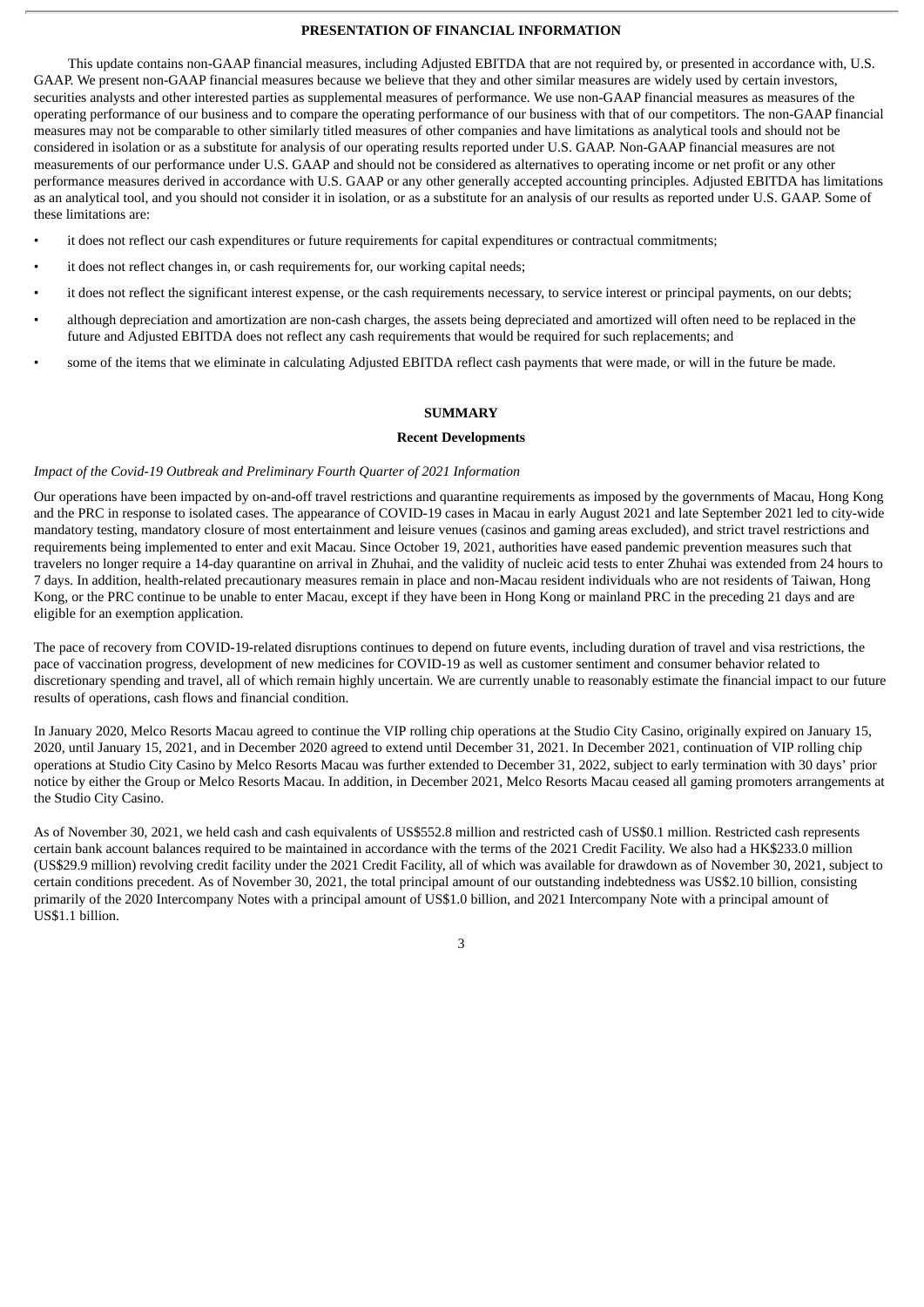We expect that gross gaming revenues in Macau will continue to be negatively impacted by the significant travel bans or restrictions, visa restrictions and quarantine and social distancing requirements so long as these restrictions remain in place. We have taken various mitigating measures to manage through the COVID-19 outbreak challenges, such as implementing a cost reduction program to minimize cash outflow of non-essential items and rationalizing our capital expenditure program with deferrals and reductions which benefits our balance sheet. As a result of these measures, and reflecting a revenue mix based on our current results, we expect to achieve break-even Adjusted EBITDA upon reaching approximately 30% to 35% of our historical gross gaming revenues run-rate and upon reaching approximately 25% to 30% of our historical gross gaming revenues run-rate before certain corporate shared service charges and fees, among other items, billed by Melco Resorts and its subsidiaries to the Group. Furthermore, we have been able to reduce the project budget of the remaining project at Studio City to approximately US\$1.2 billion. As of November 30, 2021, we had incurred US\$661.2 million of aggregate costs relating to the development of our remaining project, primarily related to the initial design and planning costs and construction costs.

Macau's gross gaming revenue increased by 1.7% quarter-to-quarter, from US\$2.34 billion in the third quarter of 2021 to US\$2.38 billion in the fourth quarter of 2021, and by 43.7% year-on-year from US\$7.54 billion in 2020 to US\$10.83 billion in 2021. The total visitation from mainland China to Macau increased year-on-year by 4.0% from approximately 1.73 million in the fourth quarter of 2020 and quarter-to-quarter by 7.6% from approximately 1.68 million in the third quarter of 2021 to approximately 1.80 million in the fourth quarter of 2021.

This discussion above is based on preliminary expectations of financial information available to us. Actual results could differ materially from the information discussed above. This information reflects management's current views and expectations and may change as a result of management's review of results and other factors, including the wide variety of business, economic and competitive risks and uncertainties or items described under "*Forward-Looking Statements*," including factors that affect the Macau gaming industry generally. Prospective investors should exercise caution in relying on this information and should not draw any inferences from this information regarding financial or operating data not yet provided or available. This preliminary information is subject to the completion and the preparation of the consolidated financial statements as of and for the year ended December 31, 2021.

#### *Proposed Changes to the Macau Gaming Law*

In January 2022, the Macau government put forth a proposed law amending the Macau Gaming Law for approval by the Macau Legislative Assembly. Such proposed law is under review and pending final approval by the Macau Legislative Assembly. Changes proposed under such proposed law include, among others, the following:

- the number of gaming concessions that may be awarded by the Macau government is up to six;
- the term of the concessions may be up to ten years, subject to extension(s) of up to three years in total;
- the registered share capital of each concessionaire shall be in the minimum of MOP5 billion (US\$623.5 million);
- the managing director of each concessionaire must be a Macau permanent resident and hold at least 15% of the concessionaire's registered share capital;
- significant transactions should be notified by concessionaires to the Macau government in advance;
- an administrative sanctions regime is to be established;
- national security is one of the main objectives of the Macau gaming legal framework and a concession may be terminated without compensation in case it is considered a threat to national security;
- a per gaming table and per gaming machine special premium is due should gross gaming revenue fall below the gross gaming revenue limit set by the Macau government;
- after a transition period of three years from the effective date of the law amending the gaming law, gaming activities must be operated by a concessionaire within premises owned by the gaming concessionaire, such premises to revert to the Macau government without compensation upon the concession expiration or earlier termination;
- the Macau government sets the maximum number of gaming tables and gaming machines allocated to each concessionaire and the allocation of such gaming tables and gaming machines to a specific casino is subject to the approval of the Macau government;

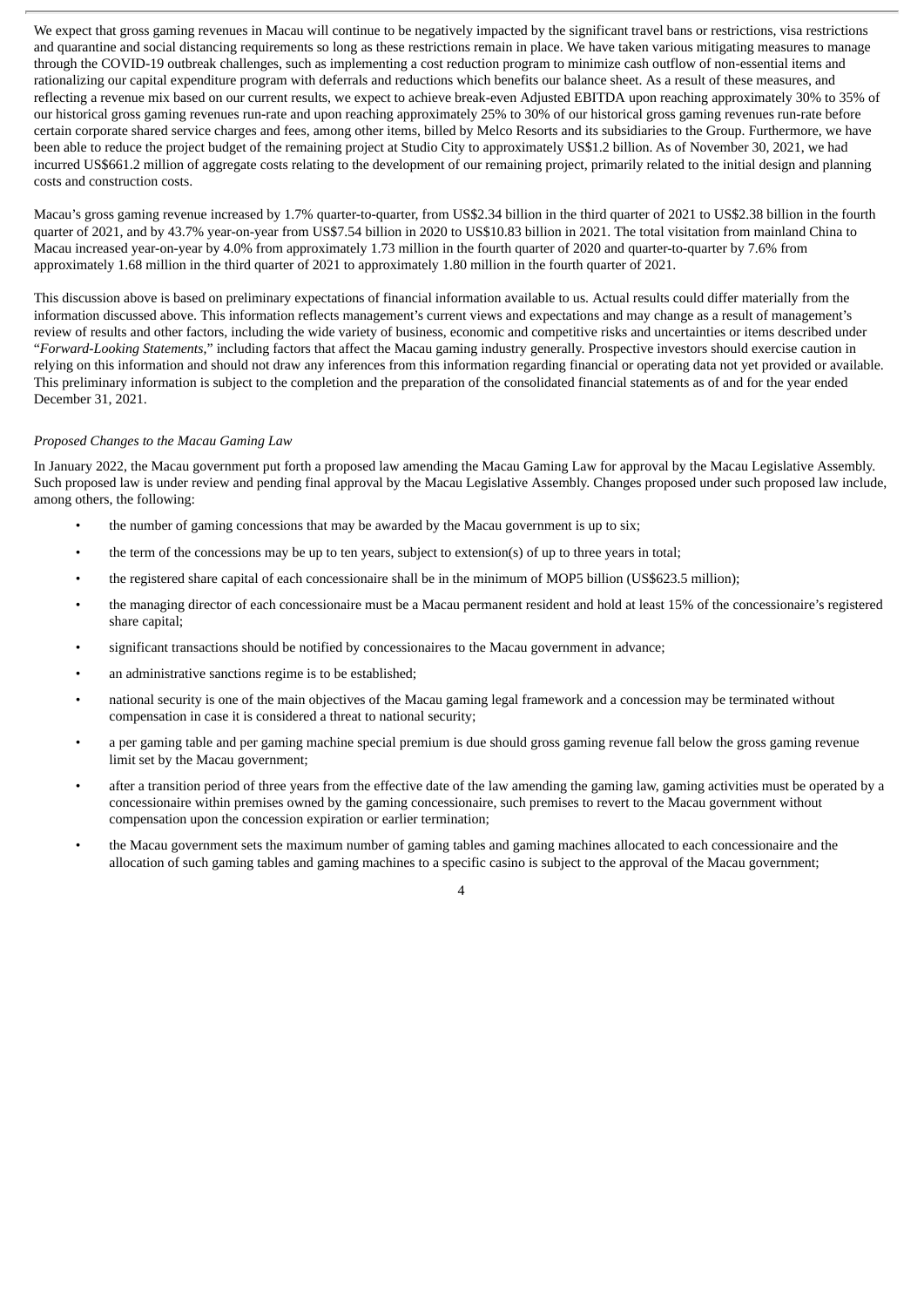- the Macau government may reduce the number of gaming tables or gaming machines operated by a concessionaire in certain circumstances;
- the amount of gaming chips of each concessionaire in circulation is subject to Macau government approval; and
- listing of concessionaire or entities in which such concessionaires are a dominant shareholder will be subject to certain requirements, including Macau government approval.

#### **RISK FACTORS**

#### **Risks Relating to Our Business**

Because neither we nor any of our subsidiaries hold a gaming license in Macau, Studio City Casino is operated by the Gaming Operator through the Services and Right to Use Arrangements under the Gaming Operator's subconcession. Any failure by the Gaming Operator to comply with its obligations as a subconcessionaire, or any failure by the Gaming Operator or us to comply with its or our respective obligations under, or any termination of, the Services and Right to Use Arrangements, including due to any regulatory requirements, may have a material adverse effect on *the operation of Studio City Casino.*

The Gaming Operator and our subsidiary, Studio City Entertainment, have entered into the Services and Right to Use Arrangements under which the Gaming Operator has agreed to operate Studio City Casino since we do not hold a gaming license in Macau. Under such arrangements, the Gaming Operator deducts gaming taxes and the costs incurred in connection with its operations from Studio City Casino's gross gaming revenues. We receive the residual amount and recognize such residual amount as revenue from provision of gaming related services.

The Services and Right to Use Arrangements were approved by the Macau government and are subject to the satisfaction of certain conditions imposed by the Macau government on the Gaming Operator and us in connection with granting its approval. Such conditions include but are not limited to Studio City Entertainment being subject to Macau government supervision applicable to gaming concessionaires and subconcessionaires. As a substantial part of our revenues and cash flows are generated from the Gaming Operator's operation of Studio City Casino, any failure by the Gaming Operator to comply with any statutory, contractual or any other duties imposed on it as a subconcessionaire, or any failure by the Gaming Operator or us to comply with its or our respective obligations under the Services and Right to Use Arrangements, including but not limited to any conditions imposed by the Macau government in granting its approval for our entry into the Services and Right to Use Arrangements, may result in the approval for the Services and Right to Use Arrangements being revoked by the Macau government and consequently an inability to receive any amounts thereunder or provide any gaming facilities at Studio City and may have a material adverse effect on the operation of Studio City Casino including its suspension or cessation, and may cause the suspension or termination of the Gaming Operator's subconcession.

In January 2022, the Macau government put forth a proposed law amending the gaming law for approval by the Macau Legislative Assembly. Such proposed law is under review and pending final approval by the Macau Legislative Assembly. In accordance to such proposed law, after a transition period of three years from the effective date of the law amending the gaming law, gaming activities must be operated by a concessionaire within premises owned by the gaming concessionaire, such premises to revert to the Macau government without compensation upon the concession expiration or earlier termination. At present, we, and not the Gaming Operator, own the premises of Studio City Casino. In order to comply with the requirements of the proposed law, if enacted under its currently proposed terms, in order for the gaming business to continue at the Studio City Casino, we would be required to transfer the Studio City Casino premises to the Gaming Operator. For that purpose, we would need to seek an amendment to the terms of the Studio City land grant and comply with and complete various other administrative procedures which are subject to Macau government's consents, approvals and authorizations. The Company will be required to comply with the requirements of the proposed law once those requirements are enacted as law and become effective. However, it is not clear from the proposed law how this would affect the status of the existing services agreements or the arrangements implemented in such agreements after the three-year transition period. There is a risk that after the three-year transition period the existing services arrangements may terminate or may be required to be amended or replaced to comply with the amended gaming law or other applicable regulations. As a result, if the Services and Right to Use Arrangements terminates, we may not be able to enter into a new services agreement. In addition, any amended or replaced terms of the Services and Right to Use Arrangements required to comply with then applicable law may not be comparable to our current arrangements and may not be, totally or partially, acceptable to us. Even if these provisions of the proposed law are not adopted, upon the award of new concessions, the Macau government approval for the Services and Rights to Use Arrangements may be revoked and we may not be able to enter into an arrangement for the operation of Studio City Casino on comparable terms or terms that are acceptable to us or at all.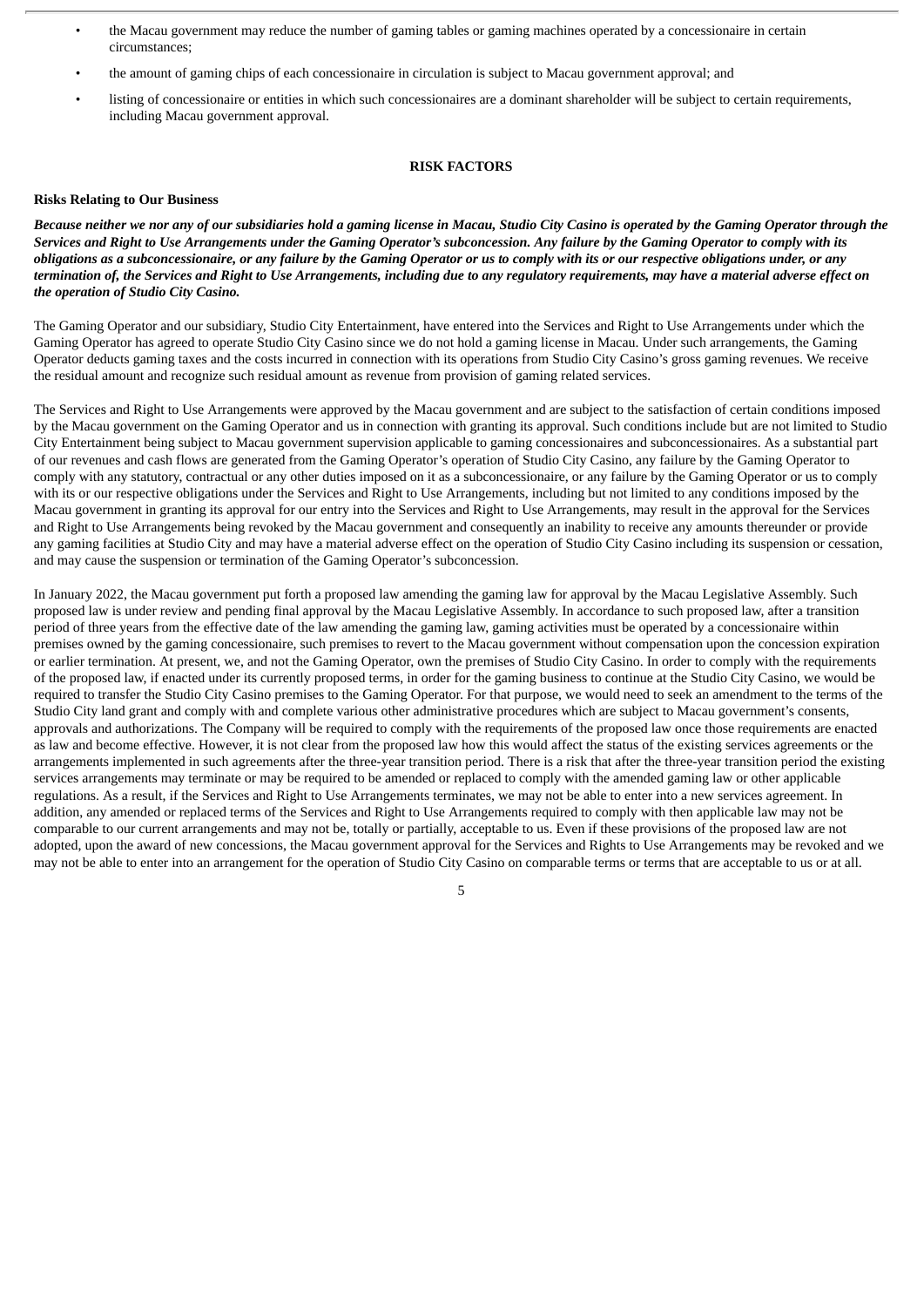If the Gaming Operator's subconcession terminates and the Gaming Operator is not awarded a new concession, the Gaming Operator will not be able to continue operating the Studio City Casino, the Services and Right to Use Arrangements will terminate, and we may not be able to enter into an arrangement for the operation of Studio City Casino with another concessionaire on terms that are comparable or acceptable to us or at all, and the casino and gaming equipment operated by the Gaming Operator under its subconcession will revert to the Macau government without compensation.

Furthermore, the Gaming Operator has exclusive access to the customer database of the gaming operations at Studio City Casino and in the event of termination of the arrangement under the Services and Right to Use Arrangements, we may not be able to gain access to such database.

Any material dispute with the Gaming Operator or any failure by the Gaming Operator to comply with its obligations under its subconcession or under a new concession, including in relation to ownership of premises, or by the Gaming Operator or us to comply with its or our respective obligations under, or any termination of, the Services and Right to Use Arrangements, including but not limited to any conditions imposed by the Macau government in granting its approval for our entry into the Services and Right to Use Arrangements, may have a material adverse effect on the operation of Studio City Casino and in turn affect our financial condition and results of operations and may also result in a default under the terms of our existing and/or future indebtedness obligations and other agreements.

#### We have a substantial amount of existing indebtedness and may incur additional indebtedness, which could have significant effects on our business *and future operations.*

We have a substantial amount of existing indebtedness. As of September 30, 2021, we had total principal amount of outstanding indebtedness of US\$2,100.1 million, comprising the 2021 Credit Facility, the 2020 Intercompany Notes and the 2021 Intercompany Note. In addition, Studio City Finance Limited, the direct parent of Studio City Investments, is the issuer of US\$2.1 billion of Existing Notes, the proceeds of which were funded to Studio City Investments by way of the 2020 Intercompany Notes and the 2021 Intercompany Note.

Significant interest and principal payments are required to meet our obligations under the existing indebtedness. Our substantial indebtedness could have important consequences for you and significant effects on our business and future operations. For example:

- if we fail to meet our payment obligations or otherwise default under the agreements governing our existing indebtedness, including due to any termination or any substantial or adverse amendment of the terms of the Services and Right to Use Arrangements, the applicable lenders or note holders under our indebtedness will have the right to accelerate such indebtedness and exercise other rights and remedies against us;
- we may be limited in our ability to obtain additional financing, if needed, to fund our working capital requirements, capital expenditures, debt service, general corporate or other obligations, including our obligations with respect to the existing indebtedness;
- we are required to use all or a substantial portion of our cash flow from operations of Studio City to service our indebtedness, which will reduce the available cash flow to fund our operations, capital expenditures and other general corporate purposes;
- we may be limited in our ability to respond to changing business and economic conditions, including regulatory changes, and to withstand competitive pressures, which may affect our financial condition;
- under certain existing indebtedness, the interest rates we pay in respect of the indebtedness which we are not required to hedge will fluctuate with the current market rates and, accordingly, our interest expense will increase if market interest rates increase;
- we may be placed at a competitive disadvantage to our competitors who are not as highly leveraged; and
- in the event that we or one of our subsidiaries were to default, it may result in the loss of all or a substantial portion of our and/or our subsidiaries' assets over which our creditors have taken or will take security.

Under the terms of the indentures governing our existing indebtedness, we will be permitted to incur additional indebtedness if certain conditions are met, some of which may be senior secured indebtedness. If we incur additional indebtedness, certain risks described above will be exacerbated.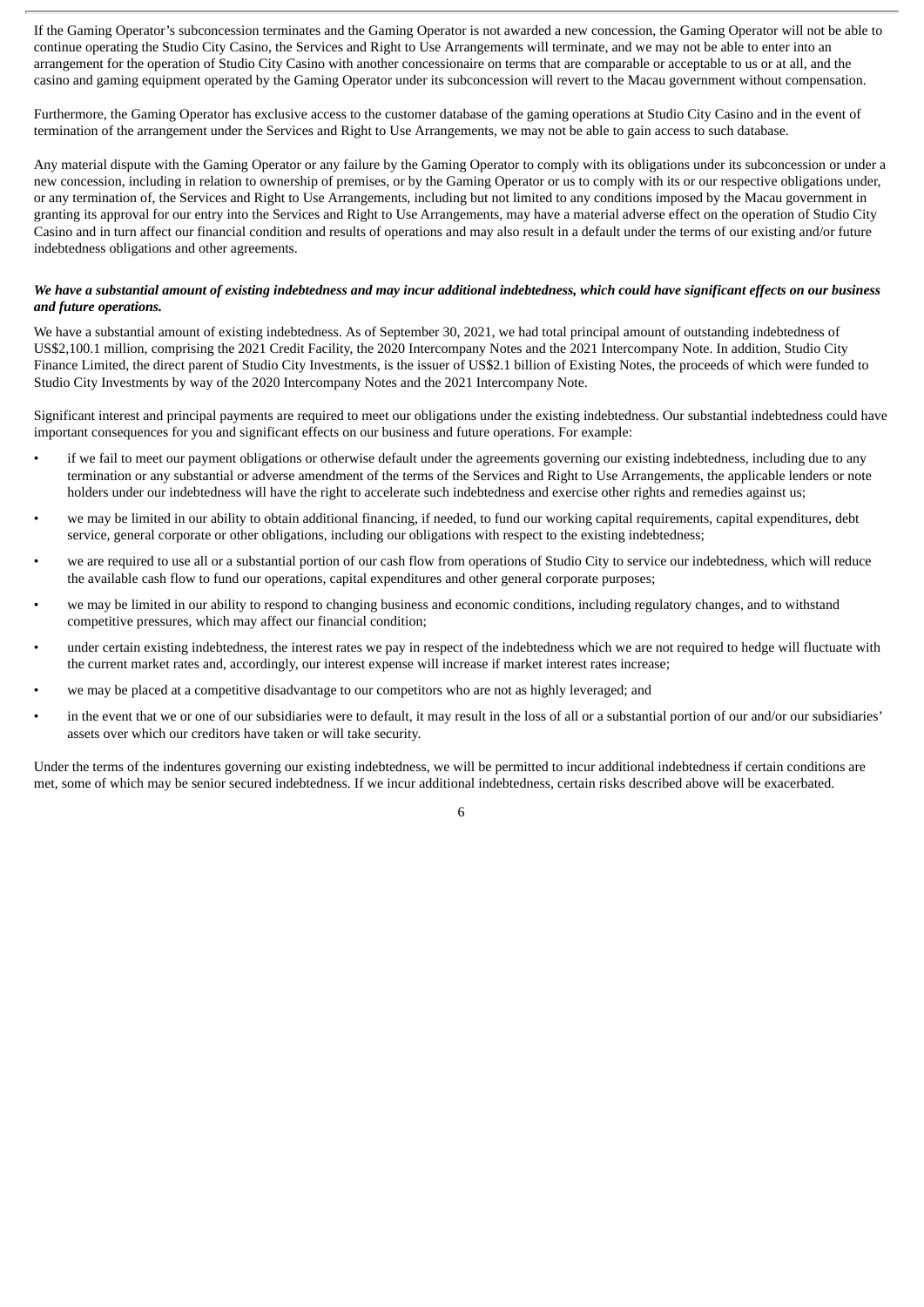If we are unable to comply with our existing and/or future indebtedness obligations and other agreements, including due to any termination or any substantial or adverse amendment to the terms of the Services and Right to Use Arrangements, there could be a default under those agreements. If that occurs, lenders could terminate their respective commitments to lend to us or terminate their respective agreements, and holders of our debt securities could accelerate repayment of debt and declare all outstanding amounts due and payable, as the case may be. Furthermore, existing agreements governing our indebtedness contain, and future agreements governing our indebtedness are likely to contain, cross-acceleration or cross-default provisions. As a result, our default under any such agreement may cause the acceleration of repayment of other indebtedness, or result in a default under agreements governing our other indebtedness. If any of these events occur, our assets and cash flows may not be sufficient to repay in full all of our indebtedness and we may not be able to find alternative financing. Even if we are able to obtain alternative financing, it may not be on terms that are comparable or acceptable to us.

We are developing the remaining project for Studio City under the terms of a land concession which currently require us to fully develop the land on which Studio City is located by December 27, 2022. Any extension of the development period is subject to Macau government review and approval at its discretion. In the event of a failure to complete the remaining project on time, we could be forced to forfeit all or part of our investment in Studio City, along with our interest in the land on which Studio City is located and the building and structures on such land. In addition, we may be required to amend the terms of the land concession for Studio City and complete certain procedures to comply with the terms of the amended gaming law. In the event we are unable to complete such procedures on time or at all, this may have material adverse effect on the operation of Studio City Casino, including its suspension or cessation, which will materially and adversely affect our business and prospects, results of operations *and financial condition.*

Land concessions in Macau are issued by the Macau government and generally have terms of 25 years and are renewable for further consecutive periods of ten years. Land concessions further stipulate a period within which the development of the land must be completed. The land on which Studio City is located must be fully developed by December 27, 2022.

While we opened Studio City in October 2015, development for the remaining land of Studio City is still ongoing. Although we have already made significant capital investments for the development for the remaining land of Studio City, we expect to require significant additional capital investments to complete the development. As of September 30, 2021, we had incurred US\$552.4 million of aggregate costs relating to the development of our remaining project, primarily related to the initial design and planning costs and construction costs. Based on our current plan for the remaining project, we currently expect a project budget of approximately US\$1.2 billion for the development of the remaining project (exclusive of any pre-opening costs and financing costs). Such development for the remaining project of Studio City may be funded through various sources, including cash on hand, operating free cash flow as well as debt and/or equity financing. Our ability to obtain any debt financing also depends on a number of factors beyond our control, including market conditions such as the higher prospect of a global recession and a contraction of liquidity in the global credit markets caused by the effect of the large-scale global COVID-19 pandemic and investors' and lenders' perceptions of, and demand for the debt financing for, the remaining project of Studio City. There is no guarantee that we can secure the necessary additional capital investments, including any debt financing, required for the development of the remaining project of Studio City in a timely manner or at all.

There is also no guarantee that we will complete the development of the remaining land of Studio City by the deadline, including due to any disruptions from the COVID-19 outbreak, worldwide supply chain disruption and constraints, or inclement weather, amongst others. Any further extension of the development period of the remaining project for Studio City is subject to Macau government review and approval at its discretion.

While the Macau government may grant extensions if we meet certain legal requirements, there can be no assurance that the Macau government will grant us any further extension of the development period or not exercise its rights to terminate the Studio City land concession. In the event that no further extension is granted or the Studio City land concession is terminated, we could lose all or substantially all of our investment in Studio City, including our interest in the land and building and may not be able to continue to operate Studio City as planned, which will materially and adversely affect our business and prospects, results of operations and financial condition.

In addition, under the proposed law amending the gaming law, it is contemplated that after a transition period of three years from the effective date of the law amending the gaming law, gaming activities must be operated by a concessionaire within premises owned by the gaming concessionaire, such premises to revert to the Macau government without compensation upon the concession expiration or earlier termination. At present, we, and not the Gaming Operator, own the premises of Studio City Casino. In order to comply with the requirements of the proposed law, if enacted under its currently proposed terms, in order for the gaming business to continue at the Studio City Casino, we would be required to transfer the Studio City Casino premises to the Gaming Operator. For that purpose, we would need to seek an amendment to the terms of the Studio City land grant and comply and complete various other administrative procedures for which Macau government's consents, approvals and authorizations are required. If we were unable to obtain all consents, approvals and/or authorizations from the Macau government and complete the necessary procedures within the three year transition period, or at all, it could have a material adverse effect on the operation of Studio City Casino, including its suspension or cessation, which will materially and adversely affect our business and prospects, results of operations and financial condition.

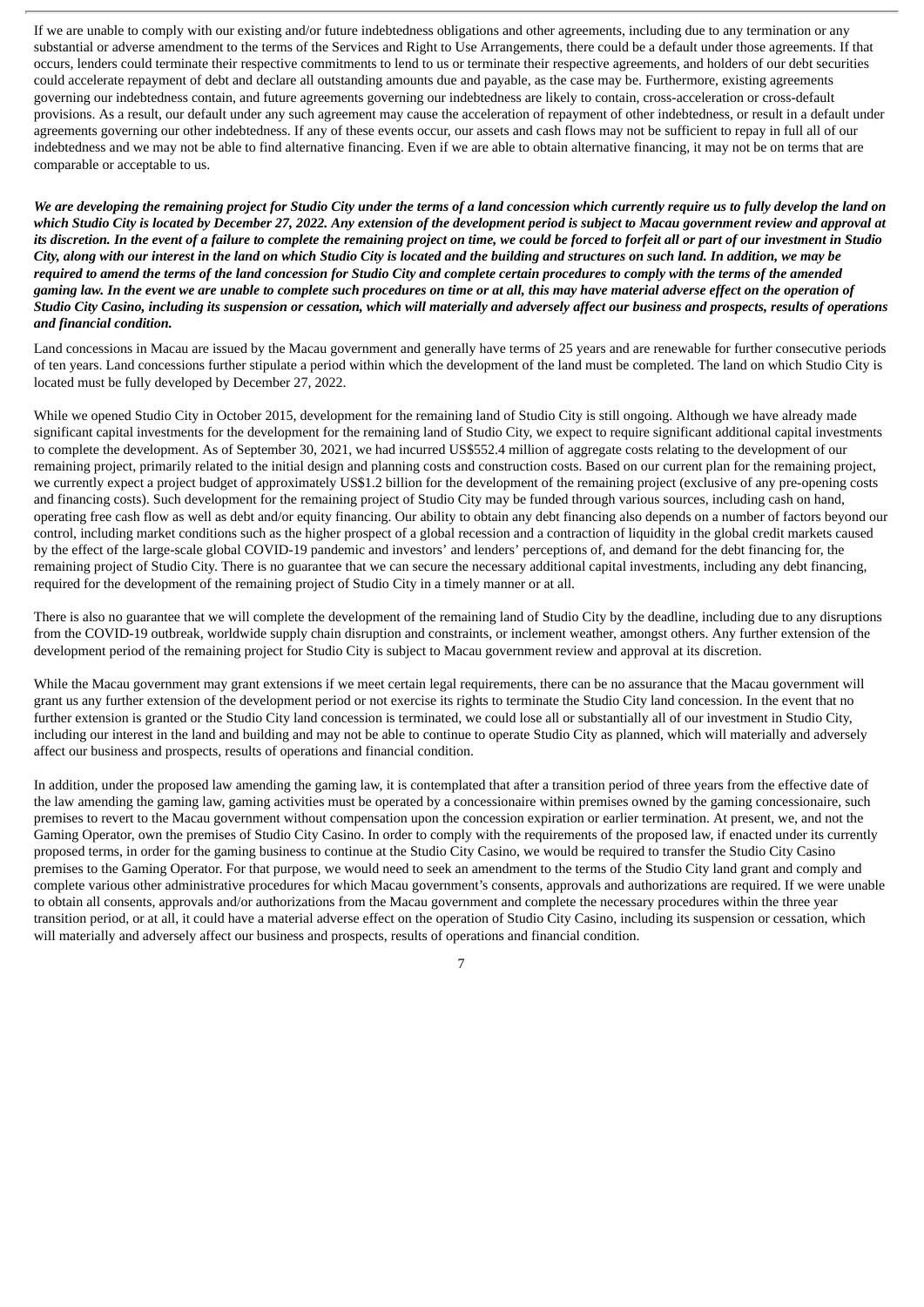#### **Risks Relating to Operating in the Gaming Industry in Macau**

#### The Subconcession Contract expires in June 2022 and if the Gaming Operator is unable to secure a concession or an extension of the *subconcession prior to such expiration the Gaming Operator would be unable to operate Studio City Casino.*

The Subconcession Contract expires on June 26, 2022. Unless a concession is granted or the subconcession is extended, the Gaming Operator's operations will cease on such expiration date, and in accordance with current legislation on reversion of casino premises, Studio City Casino's casino and gaming equipment operated by the Gaming Operator under its subconcession will revert to the Macau government without compensation. While the Macau government has put forth to the Macau Legislative Assembly a proposed law amending the gaming law pursuant to which it is contemplated the grant of up to six new concessions for up to ten years, which period may be extended, one or more times, for up to a maximum of an additional three years by dispatch of the Chief Executive of Macau, the COVID-19 pandemic has affected and may continue to affect the Macau government's process in relation to the award of new concessions and may hinder the process related to an extension of the current concessions and subconcessions. In the event the Gaming Operator is not able to secure a new concession or extend its subconcession on terms favorable or acceptable to it, or at all, our results of operations, financial condition, cash flows and prospects may be materially and adversely affected and we would be subject to additional refinancing risks with respect to our existing indebtedness.

#### The Macau government may terminate the subconcession under certain circumstances without compensation to the Gaming Operator and may pursuant to the Gaming Operator's subconcession, or the proposed law amending the gaming law, determine that Studio City Casino may not continue to operate under the Services and Right to Use Arrangements, which would prevent the operation of Studio City Casino.

Under the Gaming Operator's subconcession, the Macau government has the right to unilaterally terminate the subconcession in the event of non-compliance by the Gaming Operator with its basic obligations under the subconcession and applicable Macau laws. If such a termination were to occur, the Gaming Operator would be unable to operate gaming in Macau, including at Studio City Casino. Termination events include, among others, the operation of gaming without permission or operation of a business which does not fall within the business scope of the subconcession; abandonment of approved business or suspension of operations of its gaming business in Macau without reasonable grounds for more than seven consecutive days or more than 14 non-consecutive days within one calendar year; transfer of all or part of the Gaming Operator's operation in Macau in violation of the relevant laws and administrative regulations governing the operation of games of fortune or chance and other casino games in Macau and without Macau government approval; failure to pay taxes, premiums, levies or other amounts payable to the Macau government; and systematic non-compliance with the Macau Gaming Law's basic obligations. These events could lead to the termination of the Gaming Operator's subconcession without compensation and the Gaming Operator would be unable to operate gaming in Macau, which may have a material adverse effect on our financial condition, results of operations and cash flows and could result in defaults under our indebtedness agreements and a partial or complete loss of our investments in Studio City. In many of these instances, the Subconcession Contract does not provide a specific cure period within which any such events may be cured and, instead, the Gaming Operator would rely on consultations and negotiations with the Macau government to remedy any such violation.

Under the terms of the Services and Right to Use Arrangements to which Studio City Entertainment, one of our subsidiaries, is a party, the Gaming Operator has agreed to operate Studio City Casino. If, upon termination of the Gaming Operator's subconcession, or upon the effectiveness of the law amending the gaming law, or upon the Gaming Operator being awarded a new concession, Studio City Entertainment were not able to continue the same arrangements or enter into similar arrangements, Studio City Casino may not be able to continue to operate in the same manner or at all, and the casino and gaming equipment operated by the Gaming Operator under its subconcession will revert to the Macau government without compensation.

Further, under the proposed law amending the gaming law, during a transition period of three years, Studio City Entertainment shall be subject to the legal framework set for management companies. See "*Regulation.*" If Studio City Entertainment were to breach the obligations set for management companies or were to be found unsuitable or to undertake actions that are inconsistent with the Gaming Operator's subconcession terms and requirements, the terms and requirements of a new concession or any then applicable law, the Gaming Operator could suffer penalties, including the termination of its subconcession, or any new concession, and the Macau government may determine that Studio City Casino may not continue to operate under the Services and Right to Use Arrangements or at all. This could have a material adverse effect on our financial condition, results of operations and cash flows and could result in defaults under our indebtedness, and a partial or complete loss of our investments in Studio City.

Under the Gaming Operator's subconcession, the Macau government is allowed to request various changes in the plans and specifications of the properties operated by the Gaming Operator, including the Studio City Casino, and to make various other decisions and determinations that may be binding on us. The proposed law amending the gaming law also grants the Macau government authority to require for changes and specifications to be made to properties operated by concessionaires, including the Gaming Operator. In addition, the Chief Executive of Macau has the right to, and the proposed law amending the gaming law contemplates, the increase of the Gaming Operator's share capital or that the Gaming Operator provides certain deposits or other guarantees of performance with respect to its obligations in any amount determined by the Macau government to be necessary. The Gaming Operator also needs to first obtain the approval of the Macau governmental authorities before raising certain financing. The Gaming Operator's ability to incur indebtedness or raise equity may be further restricted by its existing and any future financings. As a result, we cannot assure you that the Gaming Operator will be able to comply with these requirements or any other requirements of the Macau government or with the other requirements and obligations imposed by the subconcession, a new concession or the law amending the gaming law or other related regulations.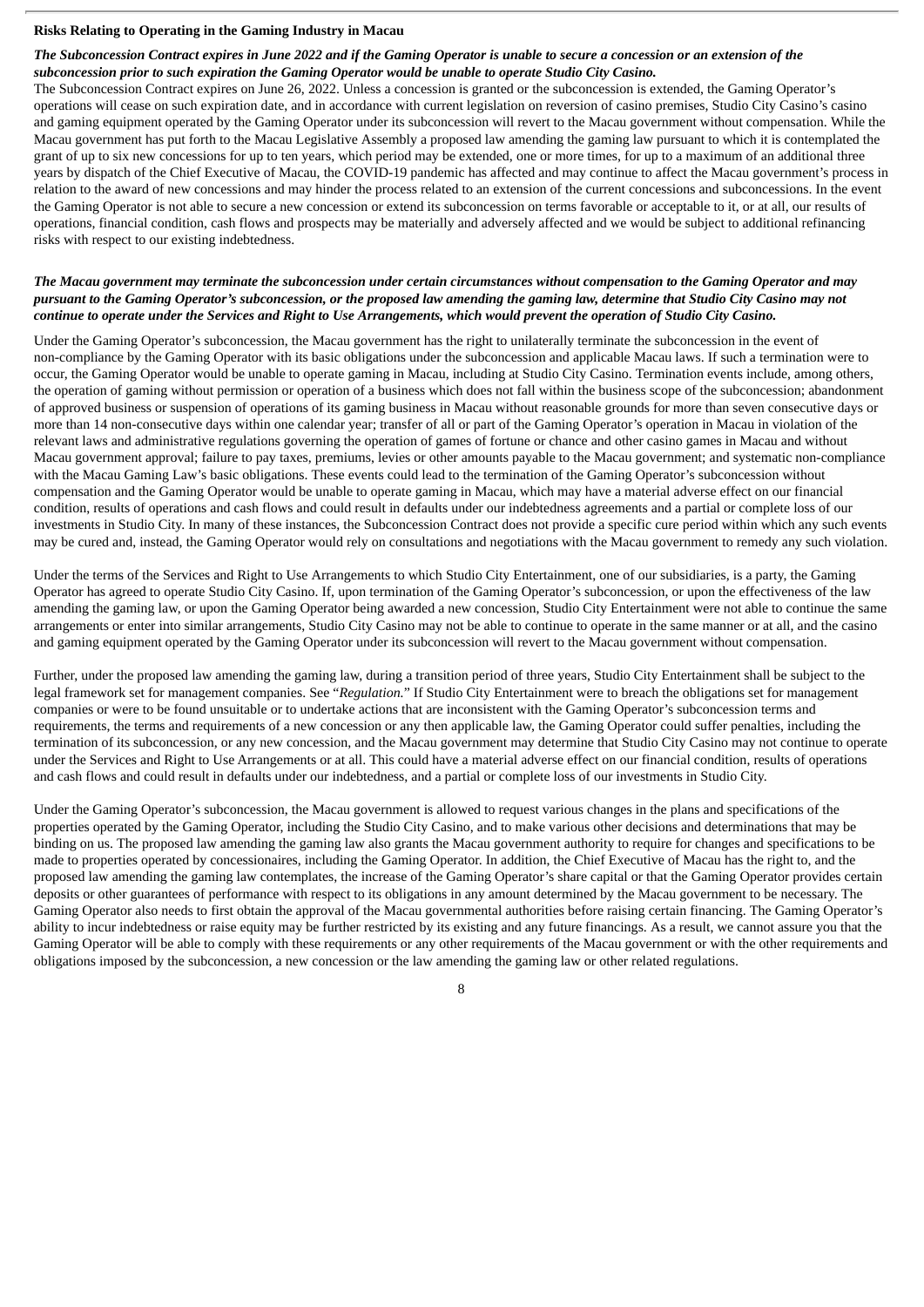The Subconcession Contract also contains various covenants and other obligations as to which the determination of compliance is subjective, and any failure to comply with any such covenant or obligation could result in the termination of the subconcession. For example, requirements of compliance with general and special duties of cooperation and special duties of information may be subjective, and we cannot assure you that the Gaming Operator will always be able to operate gaming activities in a manner satisfactory to the Macau government. The proposed law amending the gaming law also contemplates various covenants and obligations the determination of which is discretionary or subjective. Accordingly, we will be impacted by the Gaming Operator's continuing communications and good faith negotiations with the Macau government to ensure that the Gaming Operator is performing its obligations under the subconcession, a new concession and then applicable law in a manner that would avoid any violations.

Furthermore, pursuant to the Subconcession Contract, the Gaming Operator is obligated to comply not only with the terms of that agreement, but also with laws, regulations, rulings and orders that the Macau government might issue or enact in the future. We cannot assure you that it will be able to comply with all such laws, regulations, rulings or orders or that any such laws, regulations, rulings or orders would not adversely affect its ability to operate the Studio City Casino. If any disagreement arises between the Gaming Operator and the Macau government regarding the interpretation of, or its compliance with, a provision of the Subconcession Contract or then applicable law, we will be relying on its consultation and negotiation process with the applicable Macau government department as described above. During any such consultation, however, the Gaming Operator will be obligated to comply with the terms of the Subconcession Contract or law, as interpreted by the Macau government.

Upon the expiration or termination of the Gaming Operator's subconcession by the Macau government, all of the Gaming Operator's casino and gaming equipment, including Studio City Casino's gaming area and equipment, would revert to the Macau government without compensation to the Gaming Operator.

#### Gaming is a highly regulated industry in Macau and adverse changes or developments in gaming laws or regulations could be difficult to comply *with or significantly increase costs, which could cause Studio City Casino to be unsuccessful.*

Gaming is a highly regulated industry in Macau and is subject to the risk of changes in laws and policies. Current laws, such as licensing requirements, tax rates and other regulatory obligations, including those for anti-money laundering, could change or become more stringent resulting in additional regulations being imposed upon gaming operations in Macau as well as increased audits and inspections by regulators, including the Studio City Casino. Any such adverse developments in the regulation of the gaming industry could be difficult to comply with and could significantly increase costs, which could cause Studio City Casino to be unsuccessful and adversely affect our financial performance.

Under the proposed law amending the gaming law, it is contemplated that the concessionaires are subject to the payment of an annual premium, to be established in the concession contracts, and which will vary depending on the number of casinos that each concessionaire is authorized to operate, the number of authorized gaming tables and gaming machines, the games operated, the location of the casinos, and other relevant criteria set by the Macau government. If the actual gross gaming revenue does not reach the set minimum limit, the concessionaire must pay a special premium, in the amount corresponding to the difference between the amounts of the special tax on games of chance, calculated according to the actual gross gaming revenue, and such minimum limit. The actual gross revenue is calculated according to the maximum number of gaming tables and gaming machines authorized for the concessionaire in the year to which it relates. The annual minimum limit gross for gaming revenue of each gaming table and each gaming machine is determined by dispatch of the Chief Executive of Macau. If the minimum limit is set at a higher or substantially higher level than the actual gross gaming revenue for the relevant period, Studio City Casino financial performance and results of operation may be materially and adversely affected.

In September 2009, the Macau government set a cap on commission payments to gaming promoters of 1.25% of net rolling. This policy may limit the Gaming Operator's ability to develop successful relationships with gaming promoters, from time to time, and attract VIP rolling chip players, which in turn may adversely affect the financial performance of the VIP rolling chip operations at Studio City Casino, if any. The proposed law amending the gaming law contemplates that gaming promoters may only operate with one concessionaire and that revenue share and fixed room operations are not permitted. Any failure to comply with these regulations, as they may be applicable, may result in the imposition of liabilities, fines and other penalties and may materially and adversely affect the Gaming Operator's subconcession or new concession or the operation of the Studio City Casino. See "*Regulation—Gaming Promoters Regulations.*"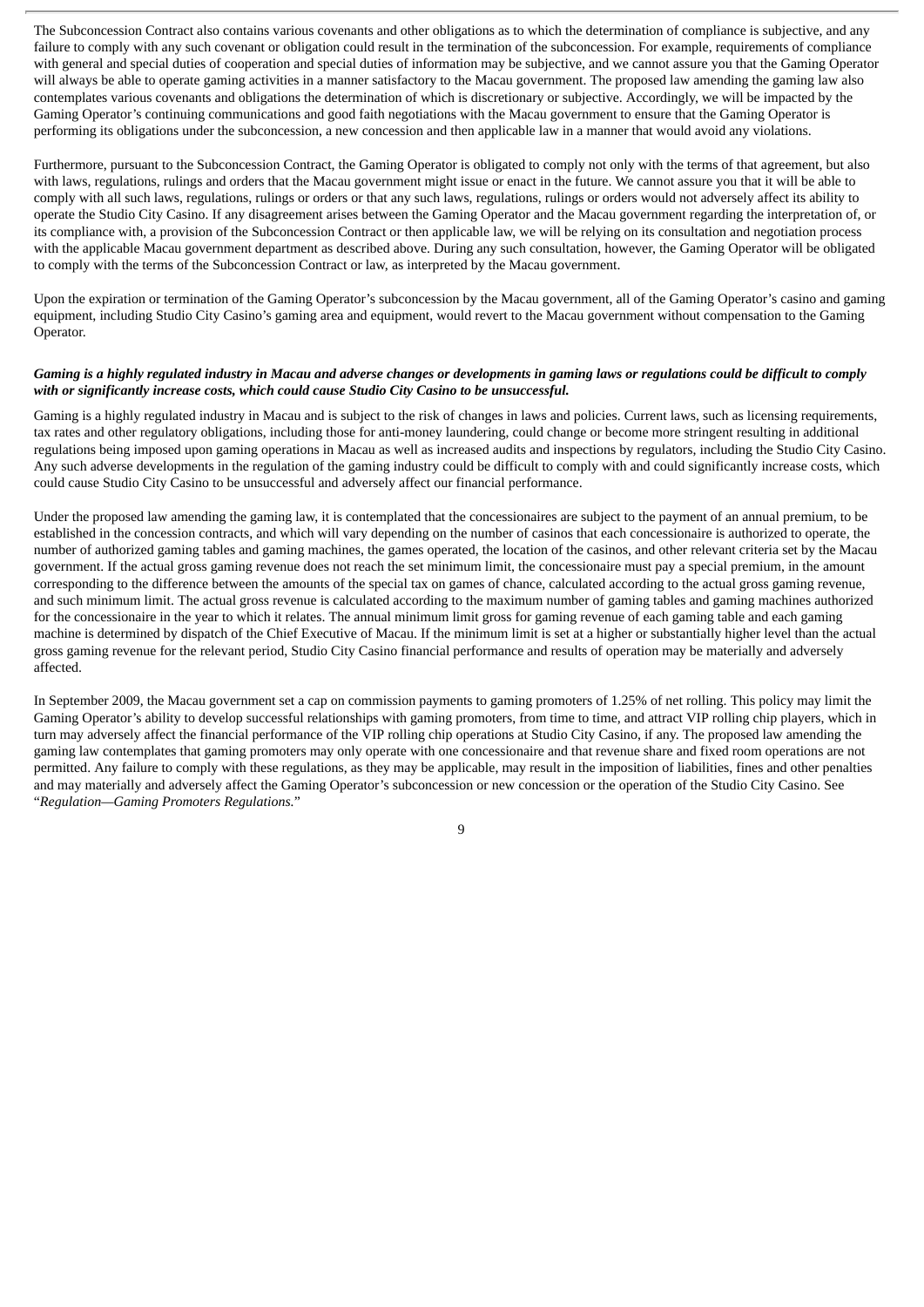In addition, the Macau government imposed regulations and restrictions that affect the minimum age required for entrance into casinos in Macau, entry into casinos by off-duty gaming related employees, location requirements for sites with gaming machine lounges, data privacy and other matters. Any such legislation, regulation or restriction imposed by the Macau government may have a material adverse impact on our operations, business and financial performance. Furthermore, our inability to address any of these requirements or restrictions imposed by the Macau government could adversely affect our reputation and result in criminal or administrative penalties, in addition to any civil liability and other expenses. See "*Regulation— Gaming Regulations.*"

Also, starting from January 1, 2019, smoking on the premises of casinos is only permitted in authorized segregated smoking lounges with no gaming activities, and such segregated smoking lounges are required to meet certain standards determined by the Macau government. Studio City Casino currently has a number of segregated smoking lounges. We cannot assure you that the Macau government will not enact more stringent smoking control legislations. Such limitations imposed on smoking have and may deter potential gaming patrons who are smokers from visiting casinos in Macau, which could adversely affect our business, results of operations and financial condition. See "*Regulation—Smoking Regulations.*"

Furthermore, in March 2010, the Macau government announced that the number of gaming tables operating in Macau should not exceed 5,500 until the end of the first quarter of 2013. On September 19, 2011, the Secretary for Economy and Finance of the Macau government announced that for a period of ten years thereafter, the total number of gaming tables to be authorized in Macau will increase by an amount equal to an average 3% per annum for ten years. The Macau government subsequently clarified that the allocation of tables over this ten-year period does not need to be uniform and tables may be pre-allocated to new properties in Macau. Under the proposed law amending the gaming law, the maximum number of gaming tables permitted to the operated by a concessionaire will be determined by the Chief Executive of Macau and gaming tables previously allocated may be revoked if certain minimum gross gaming revenue thresholds are not met for two consecutive years or the tables are not fully utilized without reason within a certain period. There is no assurance that the Studio City Casino will be allocated any new gaming tables or be able to retain any existing gaming tables authorized by the Macau government, including in connection with the remaining project. The Macau government does not currently allow tables authorized for mass market gaming operations to be utilized for VIP gaming operations or the reallocation of gaming tables between properties operated by the same concessionaire or subconcessionaire. Some of these restrictions may not be legislated or enacted into statutes or ordinances and, as such, different policies, may be adopted, and existing policies amended, at any time by the relevant Macau government authorities.

Current Macau laws and regulations concerning gaming and gaming concessions and matters such as prevention of money laundering are fairly recent or there is little precedent on the interpretation of these laws and regulations. While we expect that the Gaming Operator will operate Studio City Casino in compliance in all material respects with all applicable laws and regulations of Macau, these laws and regulations are complex and a court or an administrative or regulatory body may in the future render an interpretation of these laws and regulations or issue new or modified regulations that differ from our or the Gaming Operator's interpretation, which could have a material adverse effect on the operation of Studio City Casino and on our financial condition, results of operations, cash flows and prospects.

Our activities in Macau are subject to administrative review and approval by various departments of the Macau government. For example, our business activities and Studio City Casino are subject to the administrative review and approval by the DICJ, Macau health department, Macau labor bureau, Macau public works bureau, Macau fire department, Macau finance department and Macau government tourism office. We cannot assure you that we or the Gaming Operator will be able to obtain or maintain all necessary approvals, which may materially affect our business, financial condition, results of operations, cash flows and prospects. Macau law permits redress to the courts with respect to administrative actions. However, such redress is largely untested in relation to gaming regulatory issues.

#### **REGULATIONS**

#### **Gaming Regulations**

The ownership and operation of casino gaming facilities in Macau are subject to the general civil and commercial laws and specific gaming laws, in particular, Law No. 16/2001, or the Macau Gaming Law. Macau's gaming operations are also subject to the grant of a concession or subconcession by, and regulatory control of, the Macau government. See "—*The Gaming Operator's Subconcession*."

The DICJ is the supervisory authority and regulator of the gaming industry in Macau. The core functions of the DICJ are:

- to collaborate in the definition of gaming policies;
- to supervise and monitor the activities of the concessionaires and subconcessionaires;
- to investigate and monitor the continuing suitability and financial capacity requirements of concessionaires, subconcessionaires and gaming promoters;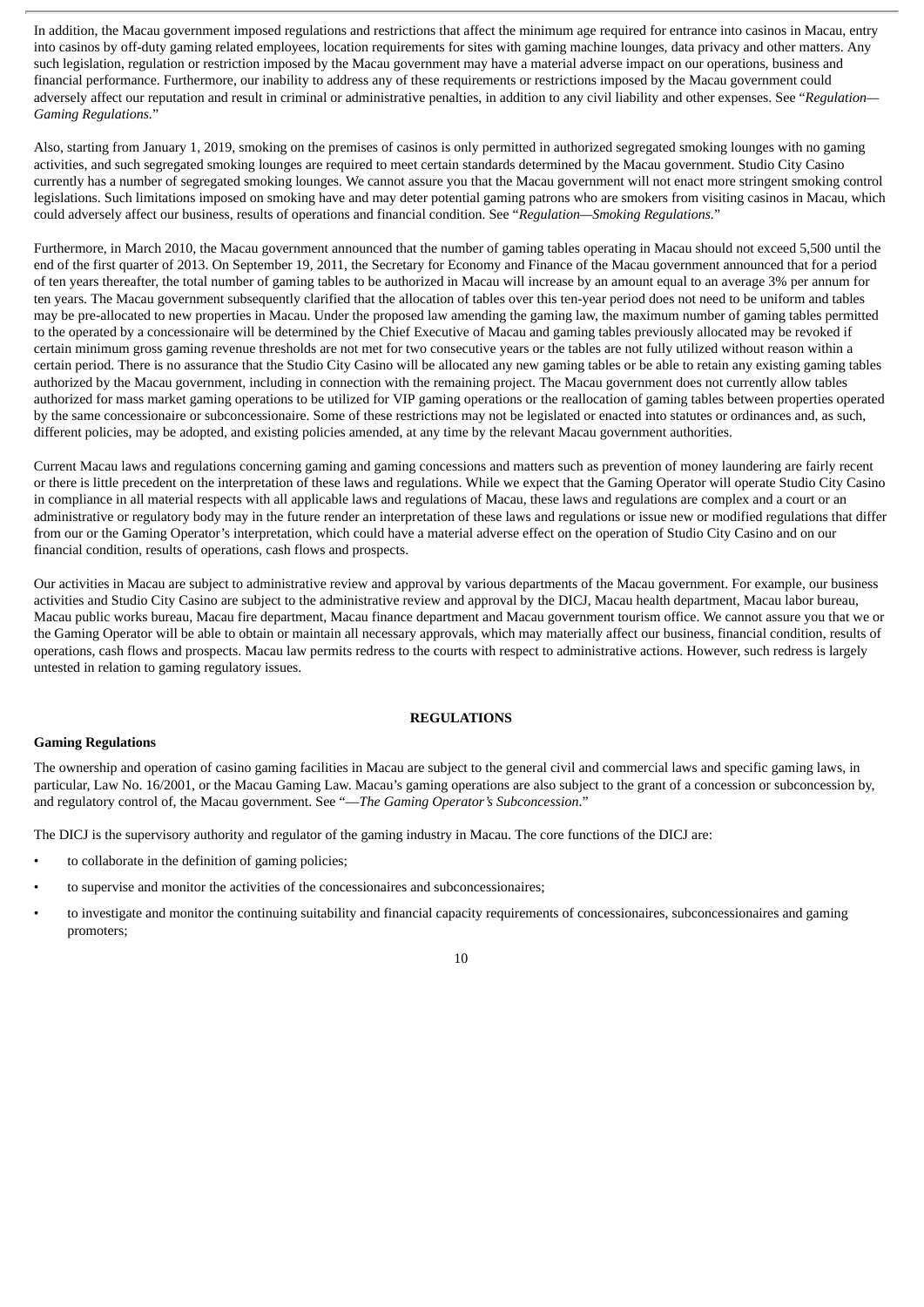- to issue licenses to gaming promoters;
- to license and certify gaming equipment; and
- to issue directives and recommend practices with respect to the ordinary operation of casinos.

Below are the main features of the Macau Gaming Law, as supplemented by Administrative Regulation no. 26/2001, that are currently applicable to the gaming business.

- If the Gaming Operator breaches the Macau Gaming Law, the Gaming Operator's subconcession could be limited, conditioned, suspended, revoked, or subject to compliance with certain statutory and regulatory procedures. In addition, the Gaming Operator, and the persons involved, could be subject to substantial fines for each separate breach of the Macau Gaming Law or of the Subconcession Contract at the discretion of the Macau government. Further, if the Gaming Operator terminates or suspends the operation of all or a part of its gaming operations without permission for reasons not due to force majeure, or in the event of the insufficiency of the gaming facilities and equipment which may affect the normal operation of its gaming business, the Macau government would be entitled to replace the Gaming Operator during such disruption and to ensure the continued operation of the gaming business. Under such circumstances, the Gaming Operator would bear the expenses required for maintaining the normal operation of the gaming business.
- The Macau government also requires prior approval for the creation of a lien over shares or property comprising a casino and gaming equipment and utensils of a concession or subconcession holder. In addition, the creation of restrictions on its shares in respect of any public offering requires the approval of the Macau government to be effective.
- The Macau government must give its prior approval to changes in control through a merger, consolidation, shares acquisition, or any act or conduct by any person whereby such person obtains control of the Gaming Operator. Entities seeking to acquire control of a concessionaire or subconcessionaire must satisfy the Macau government with regards to a variety of stringent standards prior to assuming control. The Macau government may also require controlling shareholders, officers, directors and other persons having a material relationship or involvement with the entity proposing to acquire control, to be investigated for suitability as part of the approval process of the transaction.

Non-compliance with these obligations could lead to the revocation of the Gaming Operator's subconcession and could materially and adversely affect its gaming operations.

The Macau government has also enacted other gaming legislation, rules and policies. Further, it imposed policies, regulations and restrictions that affect the minimum age required for entrance into casinos in Macau, the number of gaming tables that may be operated in Macau, location requirements for sites with gaming machine lounges, supply and requirements of gaming machines, equipment and systems, instruction on responsible gaming, restrictions on the utilization of mass market gaming tables for VIP gaming operations, restrictions on the reallocation of gaming tables between properties and other matters. In addition, the Macau government may consider enacting new regulations that may adversely affect the Gaming Operator's gaming operations. The Gaming Operator's inability to address the requirements or restrictions imposed by the Macau government under such legislation or rules could adversely affect its gaming operations, including Studio City Casino.

On January 14, 2022, the Macau government put forward to the Legislative Assembly in Macau the terms of the proposed law amending the gaming law. In accordance to such proposed law, amongst others, the following is contemplated:

- The maximum number of gaming concessions is six, the term of a gaming concession is set in the concession contract and cannot exceed 10 years, the term of the concession may exceptionally be extended by dispatch of the Chief Executive of Macau, one or more times up to three years.
- The concessionaires general contractual compliance is subject to review by the DICJ every three years. In the event that the result of the review reveals non-compliance or lack of proactiveness in complying with the concession contracts, concessionaires should improve compliance within the deadline determined by the Secretary for Economy and Finance.
- The concessionaires registered share capital shall not be less than MOP5 billion (US\$623.5 million) and concessionaires must mandatorily notify the Chief Executive of Macau prior to executing large financial initiatives with a value greater than that provided for in the concession contracts.
- Main objectives of the gaming law are, amongst others, safeguard of national and Macau security, adequate diversification and sustainable development of the Macau economy, assurance that the development and operation of games of chance in casino is in line with Macau's policies and mechanisms in what respects combating illegal flow of cross-border capital and preventing money laundering, and the dimension and operation of games of chance in casino and the entry into casinos are subject to legal restrictions. The concession may be terminated if they pose a threat to national security or that of Macau.

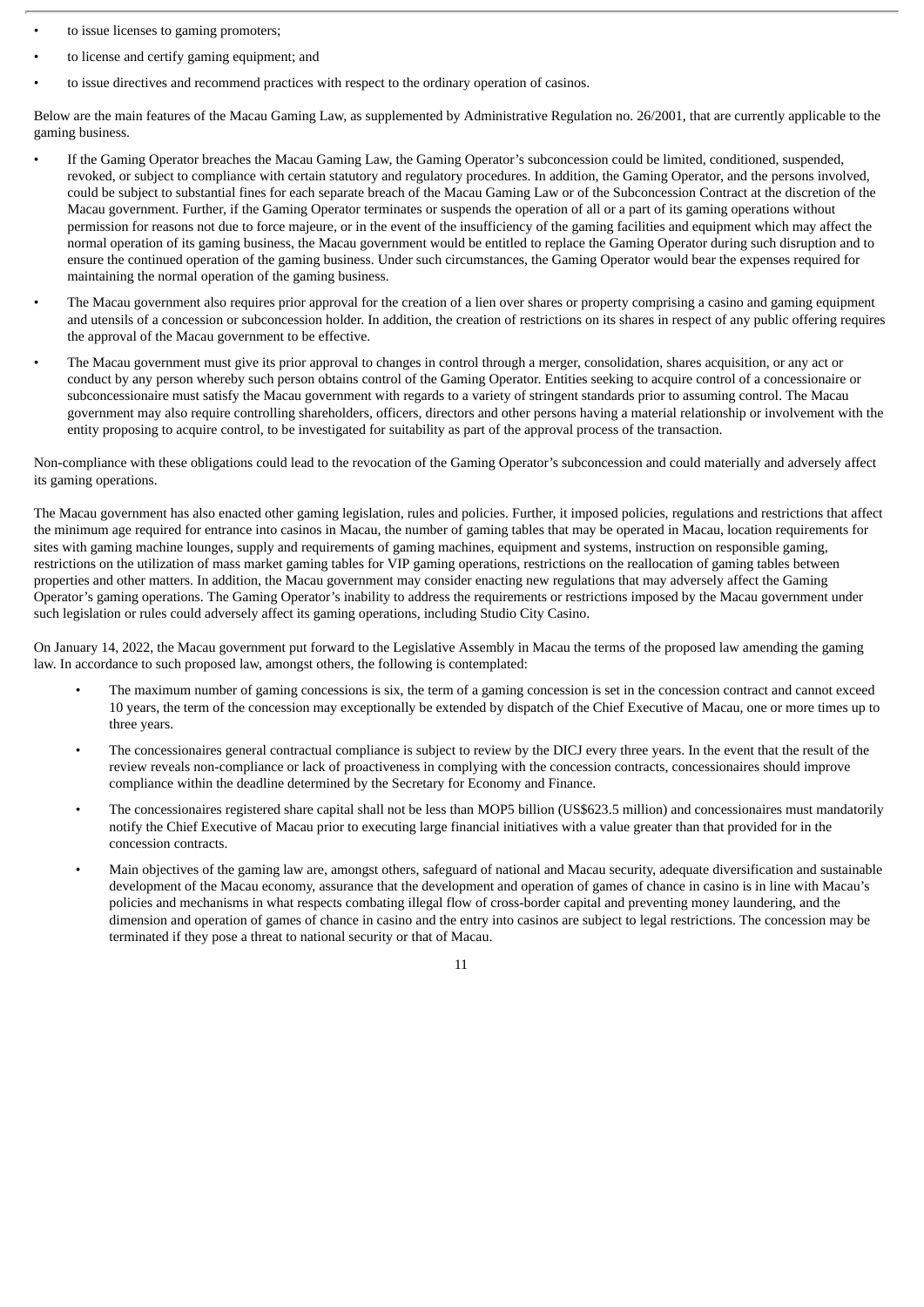- The operation of games of chance in casino is limited to the locations and premises authorized by the Chief Executive of Macau with such authorization having to take into account, amongst others, Macau urban planning, its impact on the social community and the opinion of the Specialized Committee for the Games of Chance Sector.
- The concessionaires undertake to operate games of chance in self owned premises, such premises to revert to the Macau government without compensation upon the concession expiration or earlier termination. In the event that in the first public tender for the grant of concessions for the operation of games of chance in casino held after the entry into force of the law, a concession is awarded to the current concessionaires, they may continue to operate games of chance in casino, by means of a contract, in properties that are not owned by them, for a period of three years after the entry into force of the law, provided that the Chief Executive of Macau, after hearing the opinion of the Specialized Committee for the Games of Chance Sector, grants such authorization. This does not affect the maintenance of the concessionaires operations with collaborating companies, pursuant to the terms of original contracts, with the respective contracts to be submitted by the concessionaires to the DICJ within 30 days from the date of entry into force of the law. All provisions relating to managing companies provided for in the law and other regulations, apply, with the necessary adaptations, to the collaborating companies during the three-year transition period, save for the profit sharing or payment of commissions prohibition.
- The concessionaires shall assume certain corporate social responsibilities, including support for the development of small and medium-sized enterprises; support the diversification of local industries, assuring labor rights and interests, namely those concerning on-the-job training and professional advancement of local employees, as well as the pension scheme designed to protect employees; hiring disabled or rehabilitated individuals; support for public interest activities; support for activities of an educational, scientific and technological, environmental protection, cultural and sporting nature, among others.
- The concessionaires and the shareholders holding 5% or more of their registered share capital, shall not be direct or indirect owners of any registered share capital of another concessionaire for the operation of games of chance in casino in Macau.
- Management companies are entities that have management powers over all or some casinos from one concessionaire and are subject to suitability review at DICJ's discretion. The execution of a contract between a concessionaire and a managing company pursuant to which the company assumes or may assume management powers relating to the concessionaire is prohibited and any such contract will be deemed null and void. Notwithstanding, the Chief Executive of Macau may authorize and approve the engagement of a management company by a concessionaire provided that under such engagement, a concessionaire may only pay to the managing company management expenses, with profit sharing or payment of commissions not being permitted. Members of the corporate bodies of a management company may not be members of a corporate body of a concessionaire or gaming promoter.
- The concessionaires must have a managing-director who is a Macau permanent resident and holds at least 15% of the registered share capital of the concessionaire.
- The concessionaires are subject to the payment of an annual premium, to be established in the concession contracts, and which will vary depending on the number of casinos that each concessionaire is authorized to operate, the number of authorized gaming tables and gaming machines, the games operated, the location of the casinos, and other relevant criteria that the Macau government may determine. The amount of the annual premium included in the tender proposal may not be subsequently reduced unless agreement from the Chief Executive of Macau is obtained.
- If the actual gross gaming revenue does not reach a set minimum limit, the concessionaire must pay a special premium, in the amount corresponding to the difference between the amount of the special tax on games of chance, calculated according to the actual gross gaming revenue, and such minimum limit. The actual gross revenue is calculated according to the maximum number of gaming tables and gaming machines authorized for the concessionaire in the year to which it relates. The annual minimum limit of the gross gaming revenue of each gaming table and each gaming machine is determined by dispatch of the Chief Executive of Macau.
- With respect to the gaming promotion activities, the concessionaires must inform the DICJ of any facts that may affect the solvency of gaming promoters, including the fact that they have been named as defendants in civil proceedings or have entered into loan or financing agreements that exceed their solvency, within a period of five days counted from the date of occurrence of the respective facts or the concessionaires' knowledge thereof; inform the DICJ of facts that indicate the practice, by gaming promoters, of crimes and administrative offenses provided for in the law, within five days from the date of the concessionaires' knowledge thereof, without prejudice to obligations provided in other laws; supervise the activity of the gaming promoters, including their fulfillment of the obligations provided in laws and regulations; ensure the compliance by the gaming promoters with the provisions of the law, adopting appropriate measures to prevent gaming promoters from conducting illegal activities in the casinos of the concessionaires.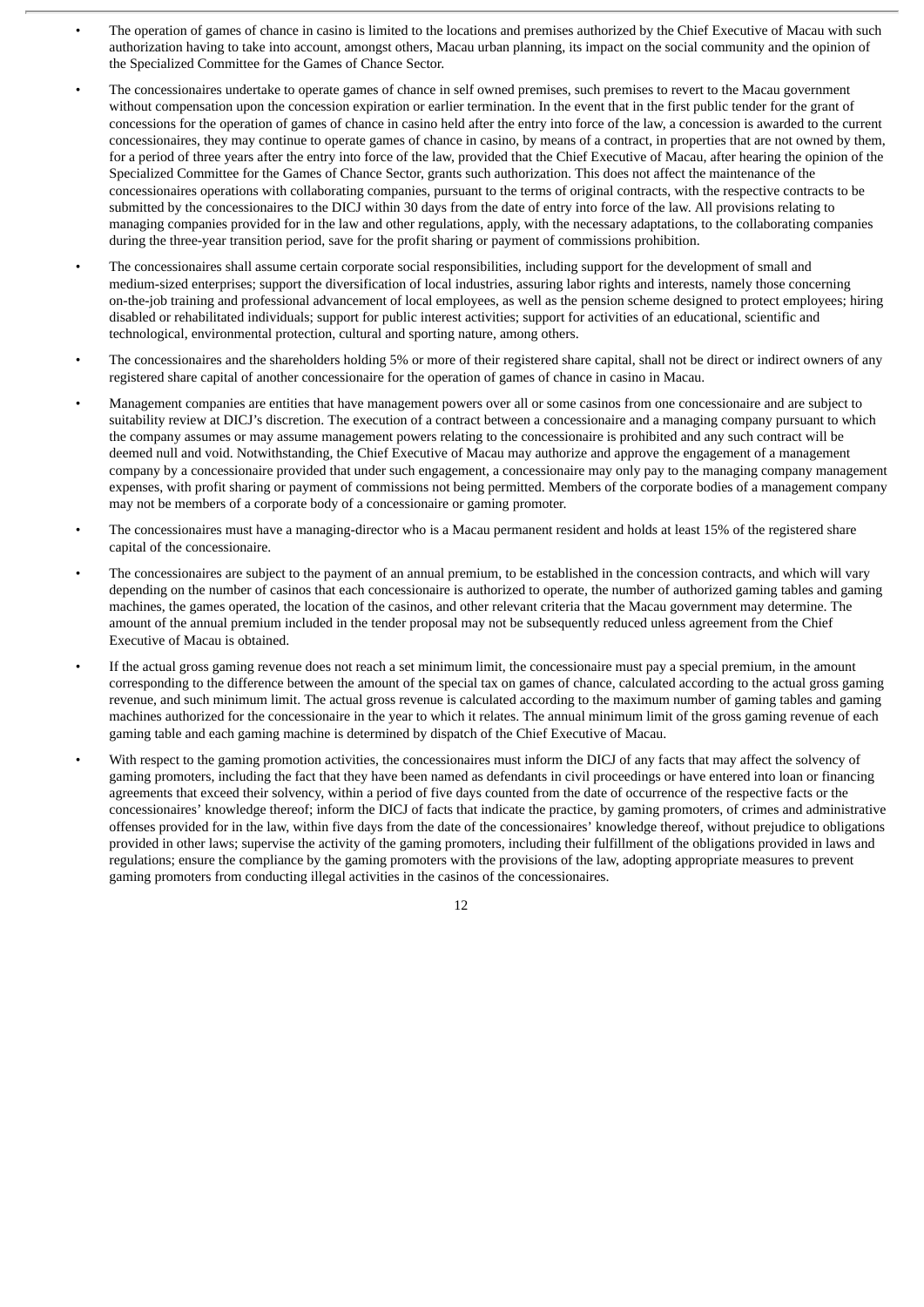- Each gaming promoter can only conduct gaming promotion activities with one concessionaire and gaming promoters are prohibited from sharing with the concessionaires, in any form or agreement, the revenue derived from the casinos; are prohibited from operating in exclusive reserved areas of the casinos, and are limited to providing support to concessionaires in the promotion of games of chance in casino, through receipt of commissions.
- The concessionaires are jointly and severally liable for the liabilities arising from the exercise, by their gaming promoters, of the gaming promotion activity in their casinos, as well as for gaming promoters compliance with the applicable laws and regulations and the concessionaires are jointly and severally liable for the liabilities arising from the exercise, by the members of the management body, employees and collaborators of their gaming promoters, of the gaming promotion activity in their casinos, as well as for their compliance with applicable laws and regulations.
- The maximum number of gaming tables and gaming machines to be operated is determined by dispatch of the Chief Executive of Macau and the number of gaming tables and gaming machines to be established, increased and reduced in each casino of the concessionaires is subject to authorization of the Secretary for Economy and Finance. The Secretary for Economy and Finance may reduce the number of gaming tables or gaming machines if the gross gaming revenue from gaming tables or gaming machines fails, for two consecutive years, to reach the minimum limit of the gross revenue determined by dispatch of the Chief Executive of Macau or if the authorized gaming tables or gaming machines are not fully utilized without just cause, by the concessionaires, within the deadline set out by the Secretary for Economy and Finance.
- The number of chips intended to be put into circulation is subject to authorization from the Secretary for Economy and Finance.
- The concessionaires cannot, by any means, disseminate information or activities related to gaming in Macau.
- The listing of concessionaires or of companies in which the concessionaires are dominant shareholders is mandatorily subject to the authorization of the Chief Executive of Macau and the total shares in circulation on a stock exchange shall not exceed 30% of the total shares of these listed companies.

The provisions of the proposed law do not affect the current concession or subconcession contracts for the operation of games of chance in casino, which continue to be governed by the current Macau Gaming law until the end of the term of the concession or subconcession contracts. The proposed law is currently under review by the Macau Legislative Assembly for approval and shall become effective on the day following its publication in the Macau official gazette, except for certain specified provisions, including those related to corporate social responsibility, concessionaires share capital, managing director share capital holding requirements, payment of special premium, periodic general contractual compliance review by the DICJ, obligation to notify the Chief Executive of Macau of significant financial transactions and listing requirements which shall only become effective upon the provisional award of the concessions resulting from the public tender for the award of new concessions. During the review and approval process currently being undertaken by the Macau Legislative Assembly, the provisions of the proposed law may change.

#### **Gaming Promoters Regulations**

Macau Administrative Regulation no. 6/2002, as amended pursuant to Administrative Regulation no. 27/2009, or the Gaming Promoters Regulation, regulates licensing of gaming promoters and the operations of gaming promotion business by gaming promoters. Applications to the DICJ by those seeking to become licensed gaming promoters must be sponsored by a concessionaire or subconcessionaire. Such concessionaire or subconcessionaire must confirm that it may contract the applicant's services subject to the latter being licensed. Licenses are subject to annual renewal and a list of licensed gaming promoters is published every year in the Macau Official Gazette. The DICJ monitors each gaming promoter and its staff and collaborators. In October 2015, the DICJ issued specific accounting related instructions applicable to gaming promoters and their operations. Any failure by gaming promoters to comply with such instructions may impact their license and ability to operate in Macau.

In addition, concessionaires and subconcessionaires are jointly liable for the activities of their gaming promoters and collaborators within their casinos. In addition to the licensing and suitability assessment process performed by the DICJ, all of the Gaming Operator's gaming promoters (if any) undergo a thorough internal vetting procedures. The Gaming Operator conducts background checks and also conducts periodic reviews of the activities of each gaming promoter (if any), its employees and its collaborators for possible non-compliance with Macau legal and regulatory requirements. Such reviews generally include investigations into compliance with applicable anti-money laundering laws and regulations as well as tax withholding requirements.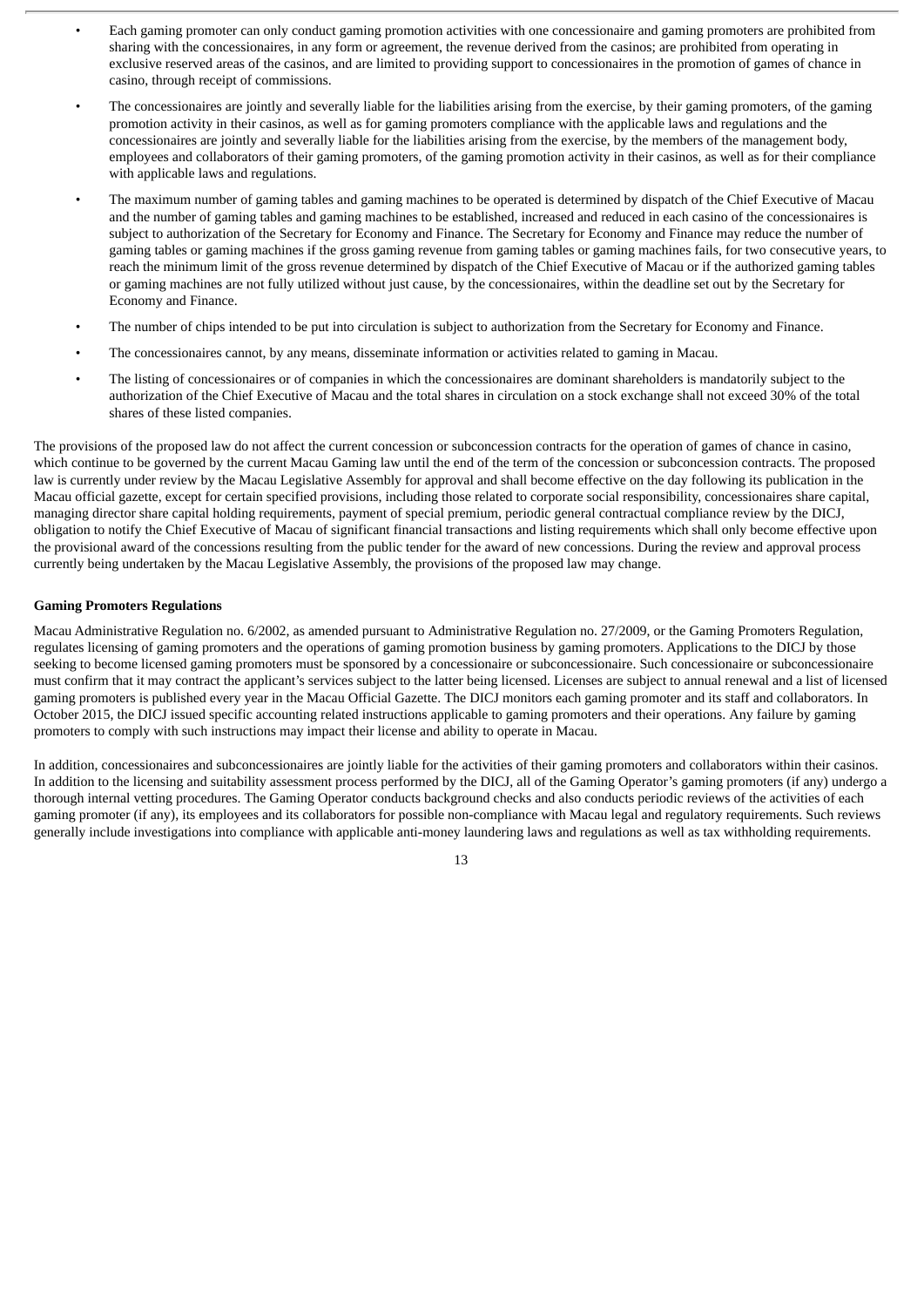Concessionaires and subconcessionaires are required to report periodically on commissions and other remunerations paid to their gaming promoters. A 5% tax must be withheld on commissions and other remunerations paid by a concessionaire or subconcessionaire to its gaming promoters. Under the Gaming Promoters Regulation and in accordance with the Secretary for Economy and Finance Dispatch no. 83/2009, effective as of September 11, 2009, a commission cap of 1.25% of net rolling has been in effect. Any bonuses, gifts, services or other advantages which are subject to monetary valuation and which are granted, directly or indirectly, inside or outside of Macau by any concessionaire or subconcessionaires or any company of their respective group to any gaming promoter shall be considered a commission. The commission cap regulations impose fines, ranging from MOP100,000 (US\$12,470) up to MOP500,000 (US\$62,351), on concessionaires or subconcessionaires that do not comply with the cap and other fines, ranging from MOP50,000 (US\$6,235) up to MOP250,000 (US\$31,176) on concessionaires or subconcessionaires that do not comply with their reporting obligations regarding commission payments. If breached, the legislation on commission caps has a sanction enabling the relevant government authority to make public a government decision imposing a fine on a concessionaire and subconcessionaire by publishing such decision on the DICJ website and in two Macau newspapers (in Chinese and Portuguese respectively). We believe the Gaming Operator has implemented the necessary internal control systems to ensure compliance with the commission cap and reporting obligations in accordance with applicable rules and regulations.

The Macau government is currently considering amending the Macau Administrative Regulation no. 6/2002. The Macau government is, among other things, proposing that the licensing requirements for gaming promoters be more stringent and restrictive, the imposition of new penalties and the increase of the amounts of current fines.

#### **Gaming Credit Regulations**

Macau Law no. 5/2004 has legalized the extension of gaming credit to patrons or gaming promoters by concessionaires and subconcessionaires. Gaming promoters may also extend credit to patrons upon obtaining an authorization by a concessionaire or subconcessionaire to carry out such activity. Assigning or transferring one's authorization to extend gaming credit is not permitted. This statute sets forth filing obligations for those extending credit and the supervising role of the DICJ in this activity. Gaming debts contracted pursuant to this statute are a source of civil obligations and may be enforced in court in Macau.

#### **Access to Casinos and Gaming Areas Regulations**

Under Law no. 10/2012, as amended pursuant to Law no. 17/2018, the minimum age required for entrance into casinos in Macau is 21 years of age. The director of the DICJ may authorize employees under 21 years of age to temporarily enter casinos or gaming areas, after considering their special technical qualifications. In addition, off-duty gaming related employees of concessionaires or subconcessionaires and gaming promoters may not, starting from December 2019, access any casinos or gaming areas, except during the Chinese New Year festive season or under specific circumstances.

#### **Smoking Regulations**

Under the Smoking Prevention and Tobacco Control Law, as amended pursuant to Law no. 9/2017, from January 1, 2019, smoking on casino premises is only be permitted in authorized segregated smoking lounges with no gaming activities and such smoking lounges are required to meet certain standards determined by the Macau government.

#### **Anti-Money Laundering and Terrorism Financing Regulations**

In conjunction with current gaming laws and regulations, we are required to comply with the laws and regulations relating to anti-money laundering activities in Macau. Law no. 2/2006 (as amended pursuant to Law no. 3/2017), the Administrative Regulation no. 7/2006 (as amended pursuant to Administrative Regulation no. 17/2017) and the DICJ Instruction no. 1/2016 in effect from May 13, 2016 (as amended pursuant to DICJ Instruction no. 1/2019), govern compliance requirements with respect to identifying, reporting and preventing anti-money laundering and terrorism financing crimes at casinos in Macau. Under these laws and regulations, the Gaming Operator is required to:

- implement internal procedures and rules governing the prevention of anti-money laundering and terrorism financing crimes which are subject to prior approval from DICJ;
- identify and evaluate the money laundering and terrorism financing risk inherent to gaming activities;
- identify any customer who is in a stable business relationship with the Gaming Operator, who is a politically exposed person or any customer or transaction where there is a sign of money laundering or financing of terrorism or which involves significant sums of money in the context of the transaction, even if any sign of money laundering is absent;
- refuse to deal with any customers who fail to provide any information requested by the Gaming Operator;
- keep records on the identification of a customer for a period of five years;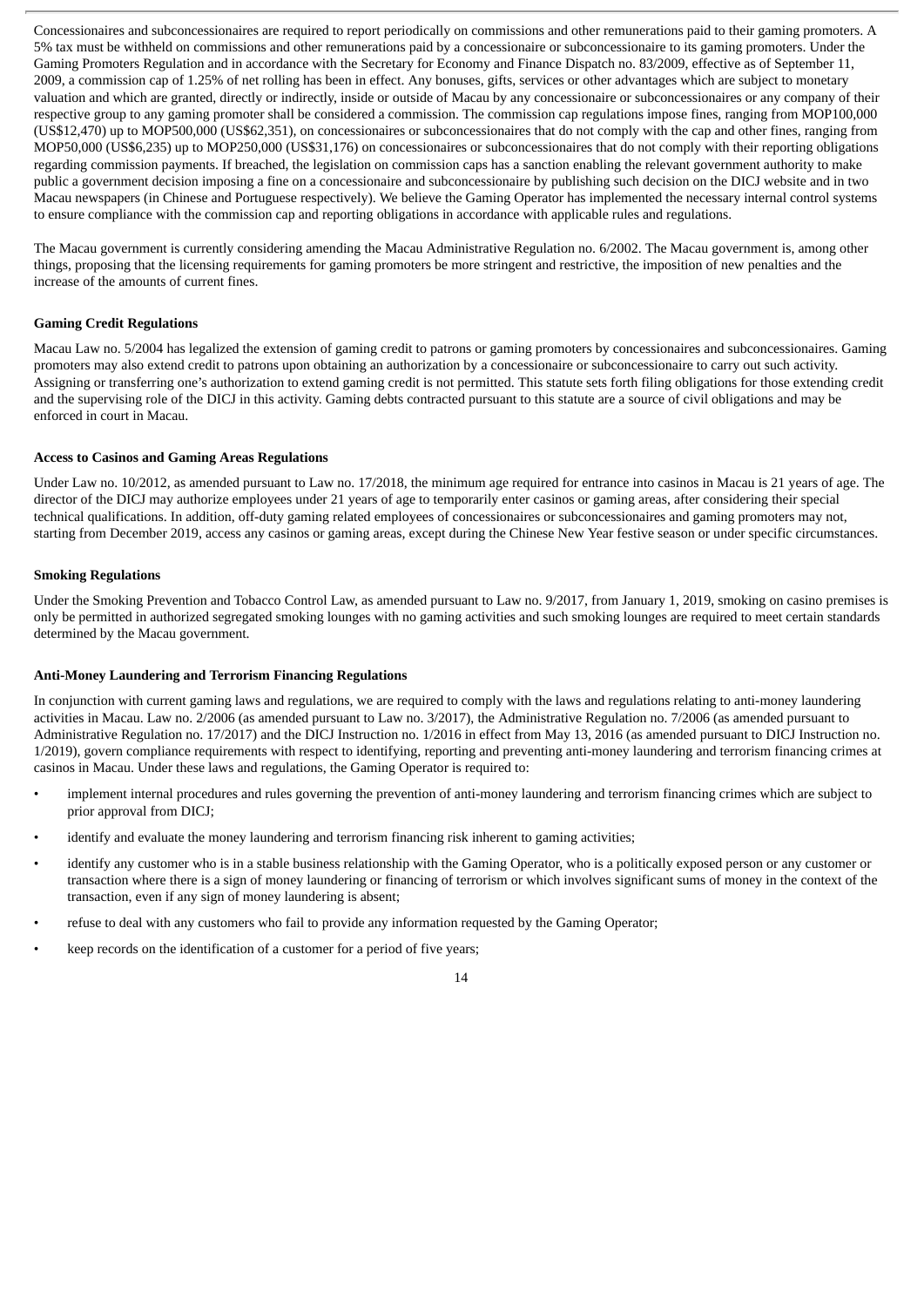- establish a regime for electronic transfers;
- keep individual records of all transactions related to gaming which involve credit securities;
- keep records of all electronic transactions for amounts equal to or exceeding MOP8,000 (US\$998) in cases of occasional transactions and MOP120,000 (US\$14,964) in cases of transactions that arose in the context of a continuous business relationship;
- notify the Macau Finance Information Bureau if there is any sign of money laundering or financing of terrorism;
- adopt a compliance function and appoint compliance officers; and
- cooperate with the Macau government by providing all required information and documentation requested in relation to anti-money laundering activities.

Under Article 2 of Administrative Regulation 7/2006 (as amended pursuant to Administrative Regulation no. 17/2017) and the DICJ Instruction 1/2016 (as amended pursuant to DICJ Instruction no. 1/2019), the Gaming Operator is required to track and report transactions and granting of credit that are MOP500,000 (US\$62,351) or above. Pursuant to the legal requirements above, if the customer provides all required information, after submitting the reports, the Gaming Operator may continue to deal with those customers that were reported to the DICJ and, in case of suspicious transactions, to the Macau Finance Information Bureau.

The Gaming Operator employs internal controls and procedures designed to help ensure that gaming and other operations are conducted in a professional manner and in compliance with internal control requirements issued by the DICJ set forth in its instruction on anti-money laundering, the applicable laws and regulations in Macau, as well as the requirements set forth in the Subconcession Contract.

The Gaming Operator has developed a comprehensive anti-money laundering policy and related procedures covering its anti-money laundering responsibilities, which have been approved by the DICJ, and has training programs in place to ensure that all relevant employees understand such anti-money laundering policy and procedures. The Gaming Operator also uses an integrated IT system to track and automatically generate significant cash transaction reports and, if permitted by the DICJ and the Macau Finance Information Bureau, to submit those reports electronically.

#### **Responsible Gaming Regulations**

On October 18, 2019, the DICJ issued Instruction no. 4/2019, which came into effect on December 27, 2019, setting out measures for the implementation of responsible gaming principles. Under this instruction, concessionaires and subconcessionaires are required to implement certain measures to promote responsible gambling, including: making information available on the risks of gambling, responsible gambling and odds, both inside and outside the casinos and gaming areas and through electronic means; creation of information and counseling kiosks and a hotline; adequate regulation of lighting inside casinos and gaming areas; self-exclusion and exclusion at third party request procedures, off-duty gaming related employees entry restriction procedures, physical entry requirements, preventive measures for restricted access by persons under 21 years of age; public exhibition of time; creation and training of teams and a coordinator responsible for promoting responsible gambling.

#### **Control of Cross-border Transportation of Cash Regulations**

On June 12, 2017, Law no. 6/2017, with respect to the control of cross-border transportation of cash and other negotiable instruments to the bearer, was enacted. Such law came into effect on November 1, 2017. In accordance with such law, all individuals entering Macau with an amount in cash or negotiable instrument to the bearer equal to or higher than the amount determined by the order of the Chief Executive of Macau at MOP120,000 (US\$14,964) will be required to declare such amount to the customs authorities. The customs authorities may also request an individual exiting Macau to declare if such individual is carrying an amount in cash or negotiable instruments to the bearer equal to or higher to such amount. Individuals that fail to duly complete the required declaration may be subject to a fine (ranging from 1% to 5% of the amount that exceeds the amount determined by the order of the Chief Executive of Macau for declaration purposes, such fine being at least MOP1,000 (US\$125) and not exceeding MOP500,000 (US\$62,351)). In the event the relevant customs authorities find that the cash or negotiable instrument to the bearer carried by an individual while entering or exiting Macau may be associated with or result from any criminal activity, such incident shall be notified to the relevant criminal authorities and the relevant amounts shall be seized pending investigation.

#### **Prevention and Suppression of Corruption in External Trade Regulations**

In addition to the general criminal laws regarding corrupt practices in the public and private sector that are in force in Macau, on January 1, 2015, Law no. 10/2014, criminalizing corruption acts in external trade and providing for a system for prevention and suppression of such criminal acts, came into effect in Macau. Melco Resorts' internal policies, which we follow, address this issue.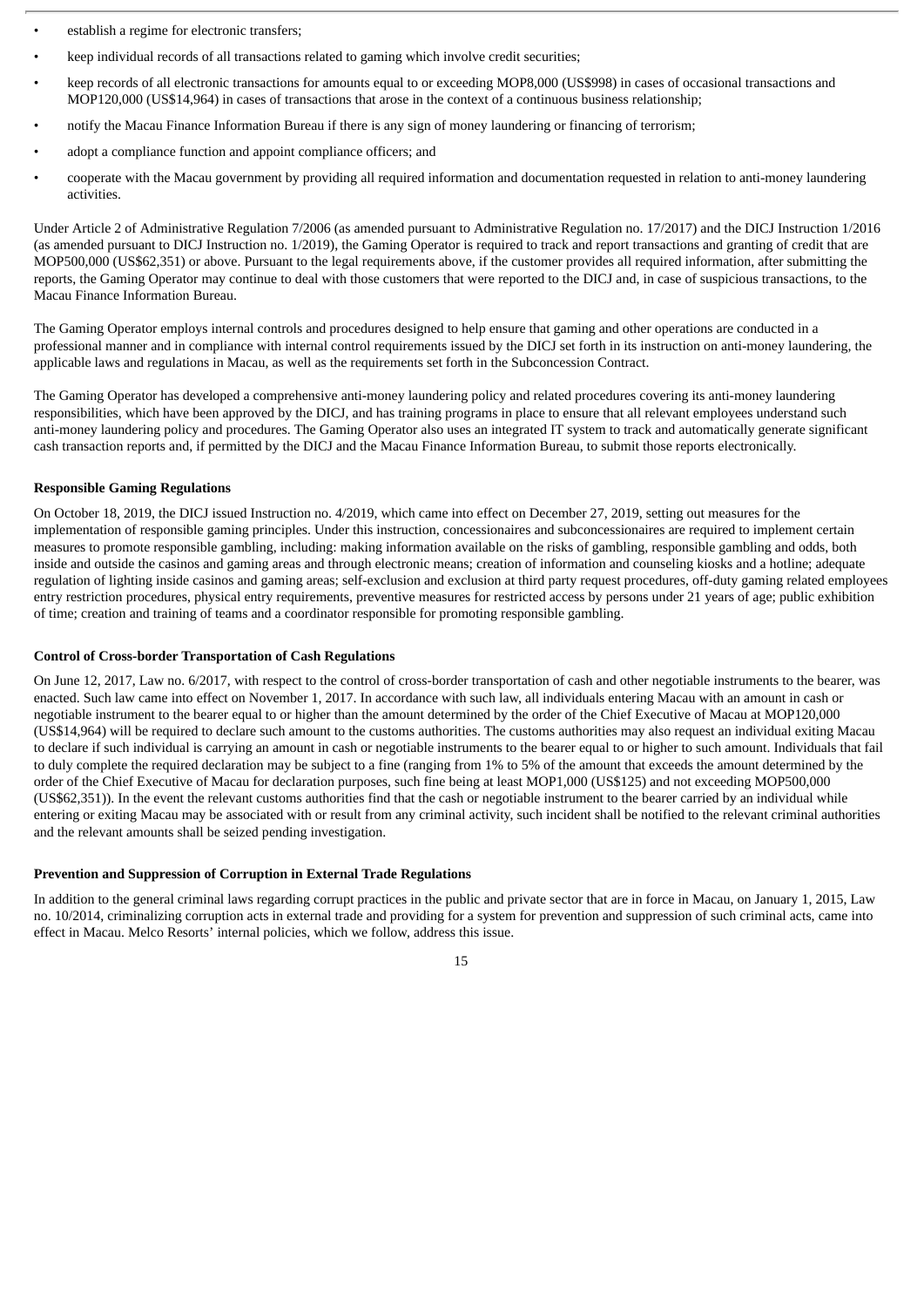#### **Asset Freezing Enforcement Regulations**

On August 29, 2016, Law no. 6/2016, with respect to the framework for the enforcement of asset freezing orders, which comprised of United Nations Security Council sanctions resolutions for the fight against terrorism and proliferation of weapons of mass destruction, was enacted. Under this law, the Chief Executive of Macau is the competent authority to enforce freezing orders and the Asset Freeze Coordination Commission must assist the Chief Executive of Macau in all technical aspects of such enforcement. Among other entities, concessionaires or subconcessionaires are subject to certain obligations and duties regarding the freezing of assets ordered by the United Nations Security Council sanctions resolutions, including reporting and cooperation obligations.

#### **Foreign Exchange Regulations**

Concessionaires or subconcessionaires in Macau may be authorized to open foreign exchange counters at their casinos and gaming areas subject to compliance with the Foreign Exchange Agencies Constitution and Operation Law (Decree-Law no. 38/97/M), the Exchange Rate Regime (Decree-Law no. 39/97/M) and the specific requirements determined by the Monetary Authority of Macau. The transaction permitted to be performed in such counters is limited to buying and selling bank bills and coins in foreign currency, and to buying travelers checks.

#### **Intellectual Property Rights Regulations**

Our subsidiaries incorporated in Macau are subject to local intellectual property regulations. Intellectual property protection in Macau is supervised by the Intellectual Property Department of the Economic and Technological Development Bureau of the Macau government.

The applicable regime in Macau with regard to intellectual property rights is defined by two main laws. The Industrial Property Code (Decree-Law no. 97/99/M, as amended pursuant to Law no. 11/2001), covers: (i) inventions meeting the patentability requirements; (ii) semiconductor topography products; (iii) trademarks; (iv) designations of origin and geographical indications; and (v) awards. The Regime of Copyright and Related Rights (Decree-Law no. 43/99/M, as amended by Law no. 5/2012), protects intellectual works and creations in the literary, scientific and artistic fields, by copyright and related rights.

#### **Personal Data Regulations**

Processing of personal data by our subsidiaries in Macau is subject to compliance with the Personal Data Protection Act (Law no. 8/2005) and, in the case of the Gaming Operator, any instructions issued by DICJ from time to time. The Office for Personal Data Protection, or GPDP, is the regulatory authority in Macau specially in charge of supervising and enforcing the Personal Data Protection Act. Breaches are subject to civil liability, administrative and criminal sanctions.

The legal framework and the instructions issued by DICJ require that certain procedures must be adopted before collecting, processing and/or transferring personal data, including obtaining consent from the data subject and/or notifying or requesting authorization from the GPDP and/or DICJ, as applicable, prior to processing personal data.

#### **Cybersecurity Regulations**

Law no. 13/2019, the Cybersecurity Law, came into effect on December 21, 2019 and is intended to protect networks, systems and data of public and private operators of critical infra-structures, among which operators of games of fortune and chance or other games in casinos are included.

The cybersecurity system is composed of a Cybersecurity Commission, a Cybersecurity Alert and Response Incident Centre ("CARIC") and cybersecurity supervisory entities.

Among other duties, private infra-structures operators are required to appoint a suitable and experienced person to be responsible for handling its cybersecurity and to be permanently reachable by CARIC, create a cybersecurity department, implement adequate internal cybersecurity procedures, conduct evaluations of its networks'security and risks, submit annual reports to their supervisory entity and inform CARIC and the respective supervisory entity of any cybersecurity incidents.

Additional regulations have been enacted to further determine and detail how the above mentioned obligations are to be fulfilled.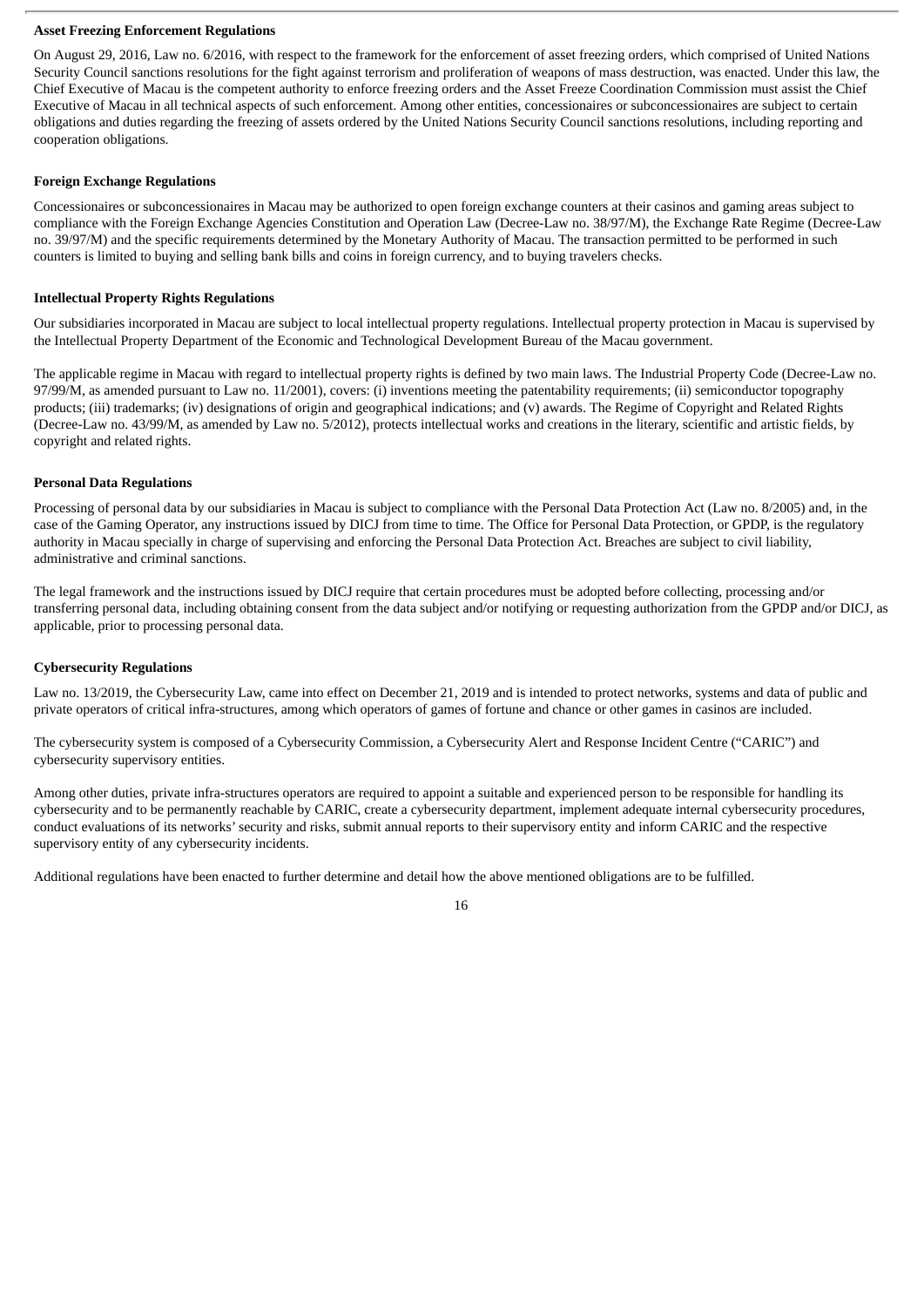#### **Labor Quotas Regulations**

All businesses in Macau must apply to the Labor Affairs Bureau for labor quotas to import non-resident unskilled workers from China and other regions or countries. Non-resident skilled workers are also subject to the issuance of a work permit by the Macau government, which is given individually on a case-by-case basis. Businesses are free to employ Macau residents in any position, as by definition all Macau residents have the right to work in Macau. Melco Resorts has, through its subsidiaries, two main groups of labor quotas in Macau, one to import non-skilled workers from China and the other to import non-skilled workers from all other countries. Concessionaires or subconcessionaires (the Gaming Operator included) are not currently allowed to hire non-Macau resident dealers and supervisors under Macau government's policy.

Pursuant to Macau social security laws, Macau employers must register their employees under a mandatory social security fund and make social security contributions for each of its resident employees and pay a special duty for each of its non-resident employees on a quarterly basis. Employers must also buy insurance to cover employment accidents and occupational illnesses for all employees.

#### **Minimum Salary Regulations**

On April 27, 2020, Law no. 5/2020, with respect to minimum salary, was enacted. Such law came into effect on November 1, 2020. In accordance with such law, the monthly minimum salary in Macau is MOP6,656 (US\$830) per month (excluding overtime, night and shift allowances and regular bonus related payments). The minimum salary requirement applies to all workers in Macau except domestic helpers and special needs workers.

#### **Land Regulations**

Land in Macau is legally divided into plots. In most cases, private interests in real property located in Macau are obtained through long-term leases from the Macau government.

We have entered into a land concession contract for the land on which Studio City is located. The contract has a term of 25 years and is renewable for further consecutive periods of ten years, and imposes, among other conditions, a development period, a land premium payment, a nominal annual government land use fee, which may be adjusted every five years, and a guarantee deposit upon acceptance of the land lease terms, which are subject to adjustments from time to time in line with the amounts paid as annual land use fees.

The land is initially granted on a provisional basis and registered as such with the Macau Real Property Registry and only upon completion of the development is the land concession converted into definitive status and so registered with the Macau Real Property Registry.

#### **Restrictions on Distribution of Profits Regulations**

All our subsidiaries incorporated in Macau are required to set aside a minimum of 25% of the entity's profit after tax to the legal reserve until the balance of the legal reserve reaches a level equivalent to 50% of the entity's share capital, in accordance with the provisions of the Macau Commercial Code. The legal reserve sets aside an amount from the subsidiaries' statements of operations and is not available for distribution to the shareholders of the subsidiaries. The appropriation of legal reserve is recorded in the subsidiaries' financial statements in the year in which it is approved by the shareholders of the relevant subsidiaries.

#### **The Gaming Operator's Subconcession**

#### *The Concession Regime*

The Macau government conducted an international tender process for gaming concessions in Macau in 2001, and granted three gaming concessions to SJM, Galaxy and Wynn Resorts Macau, respectively. Upon authorization by the Macau government, each of SJM, Galaxy and Wynn Resorts Macau subsequently entered into subconcession contracts with their respective subconcessionaires to operate casino games and other games of chance in Macau. No further granting of subconcessions is permitted unless specifically authorized by the Macau government.

Though there are no restrictions on the number of casinos or gaming areas that may be operated under each concession or subconcession, Macau government approval is required for the commencement of operations of any casino or gaming area.

The subconcessionaires that entered into subconcession contracts with SJM, Galaxy and Wynn Resorts Macau, are MGM Grand, Venetian Macau and the Gaming Operator, respectively. The Gaming Operator executed the Subconcession Contract with Wynn Resorts Macau on September 8, 2006. Wynn Resorts Macau will continue to develop and run hotel operations and casino projects independent of the Gaming Operator.

All concessionaires and subconcessionaires must pay a special gaming tax of 35% of gross gaming revenues, defined as all gaming revenues derived from casino or gaming areas, plus an annual gaming premium of:

• MOP30 million (US\$3.7 million) per annum fixed premium;

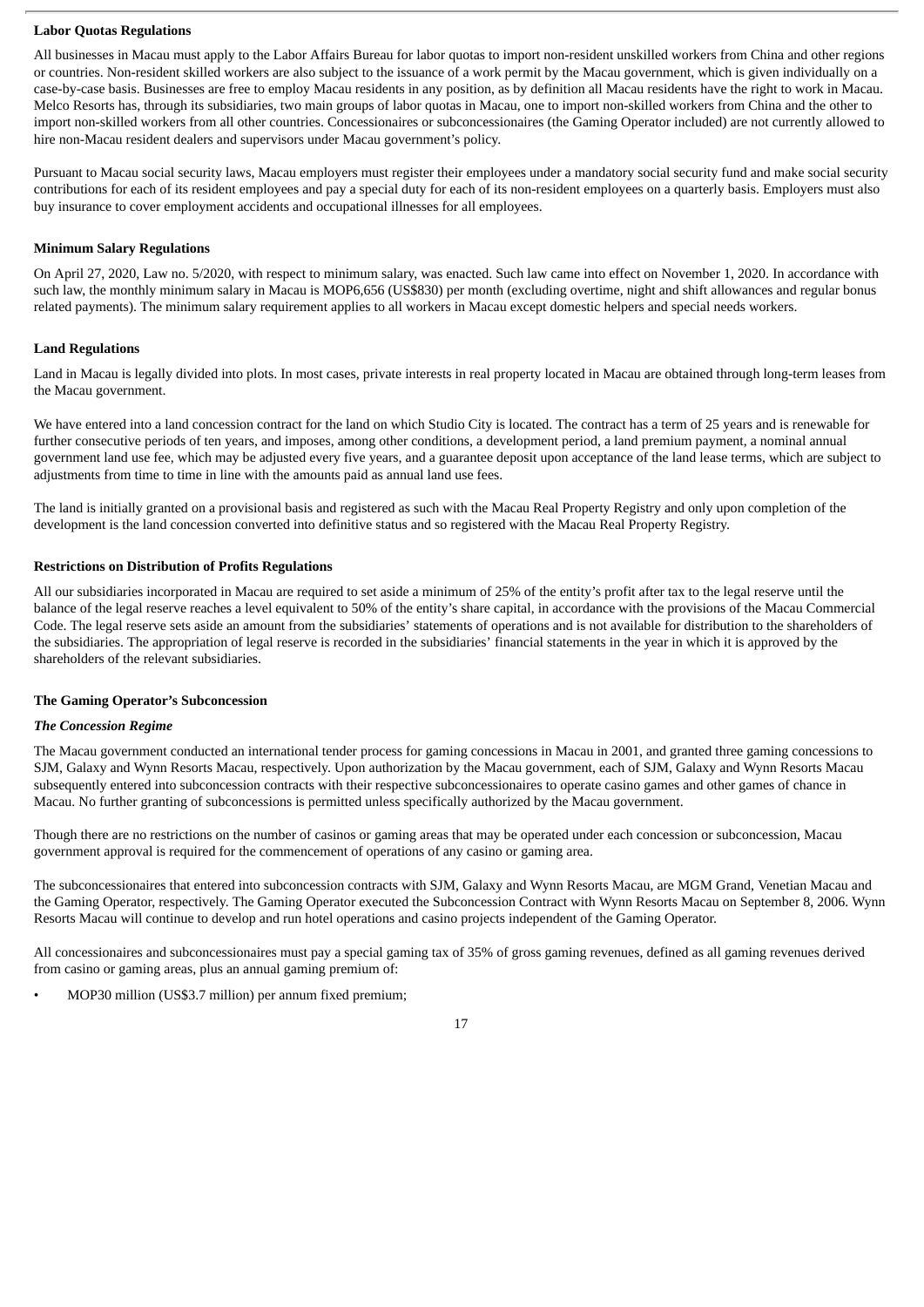- MOP300,000 (US\$37,411) per annum per VIP gaming table;
- MOP150,000 (US\$18,705) per annum per mass market gaming table; and
- MOP1,000 (US\$125) per annum per electric or mechanical gaming.

The Macau government is considering the grant of new concessions and, if needed, the extension of current concessions and subconcessions. As part of such efforts, in May 2016, the Macau government conducted a mid-term review to analyze the impact of the gaming industry on the local economy, business environment of small and medium enterprises, local population and gaming and non-gaming business sectors and the current status of the gaming promoters.

On January 14, 2022, the Macau government put forth to the Legislative Assembly in Macau the terms of the proposed law amending the gaming law. The proposed law is currently under review by the Macau Legislative Assembly for approval and shall become effective on the day following its publication in the Macau official gazette, except for certain specified provisions, including those related to corporate social responsibility, concessionaires share capital, managing director share capital holding requirements, payment of special premium, periodic general contractual compliance review by the DICJ, obligation to notify the Chief Executive of Macau of significant financial transactions and listing requirements which shall only become effective upon the provisional award of the concessions resulting from the public tender for the award of new concessions. During the review and approval process currently being undertaken by the Macau Legislative Assembly, the provisions of the proposed law may change.

#### *The Subconcession Contract*

The Subconcession Contract provides for the terms and conditions of the subconcession granted to the Gaming Operator by Wynn Resorts Macau. The Gaming Operator does not have the right to further grant a subconcession or transfer the operation to third parties.

The provisions of the proposed law amending the gaming law do not affect the Subconcession Contract which continues to be governed by the current Macau Gaming law until the end of its term.

The Gaming Operator paid a consideration of US\$900 million to Wynn Resorts Macau. On September 8, 2006, the Gaming Operator was granted the right to operate games of fortune and chance or other games in casinos in Macau until the expiration of the subconcession on June 26, 2022. No further payments need to be made to Wynn Resorts Macau during the subconcession period.

The Macau government has confirmed that the subconcession is independent of Wynn Resorts Macau's concession and that the Gaming Operator does not have any obligations to Wynn Resorts Macau pursuant to the Subconcession Contract. It is thus not affected by any modification, suspension, redemption, termination or rescission of Wynn Resorts Macau's concession. In addition, an early termination of Wynn Resorts Macau's concession before June 26, 2022, would not result in the termination of the subconcession. The subconcession was authorized and approved by the Macau government. Absent any change to the Gaming Operator's legal status, rights, duties and obligations towards the Macau government or any change in applicable law, the Gaming Operator will continue to be validly entitled to operate independently under and pursuant to the subconcession, notwithstanding the termination or rescission of Wynn Resorts Macau's concession, the insolvency of Wynn Resorts Macau and/or the replacement of Wynn Resorts Macau as concessionaire in the Subconcession Contract. The Macau government has a contractual obligation to the effect that, should Wynn Resorts Macau cease to hold the concession prior to June 26, 2022, the Macau government would replace Wynn Resorts Macau with another entity so as to ensure that the Gaming Operator may continue to operate games of chance and other games in casinos in Macau and the subconcession would at all times be under a concession. Both the Macau government and Wynn Resorts Macau have undertaken to cooperate with the Gaming Operator to ensure all the legal and contractual obligations are met.

#### *Summary of the Key Terms of the Subconcession Contract*

A summary of the key terms of the Subconcession Contract is as follows:

#### *Development of Gaming Projects/Financial Obligations*

The Subconcession Contract requires the Gaming Operator to make a minimum investment in Macau of MOP4.0 billion (US\$498.8 million), including investment in fully developing Altira Macau and the City of Dreams, by December 2010. In June 2010, the Gaming Operator obtained confirmation from the Macau government that as of the date of the confirmation, the Gaming Operator had invested over MOP4.0 billion (US\$498.8 million) in these projects in Macau.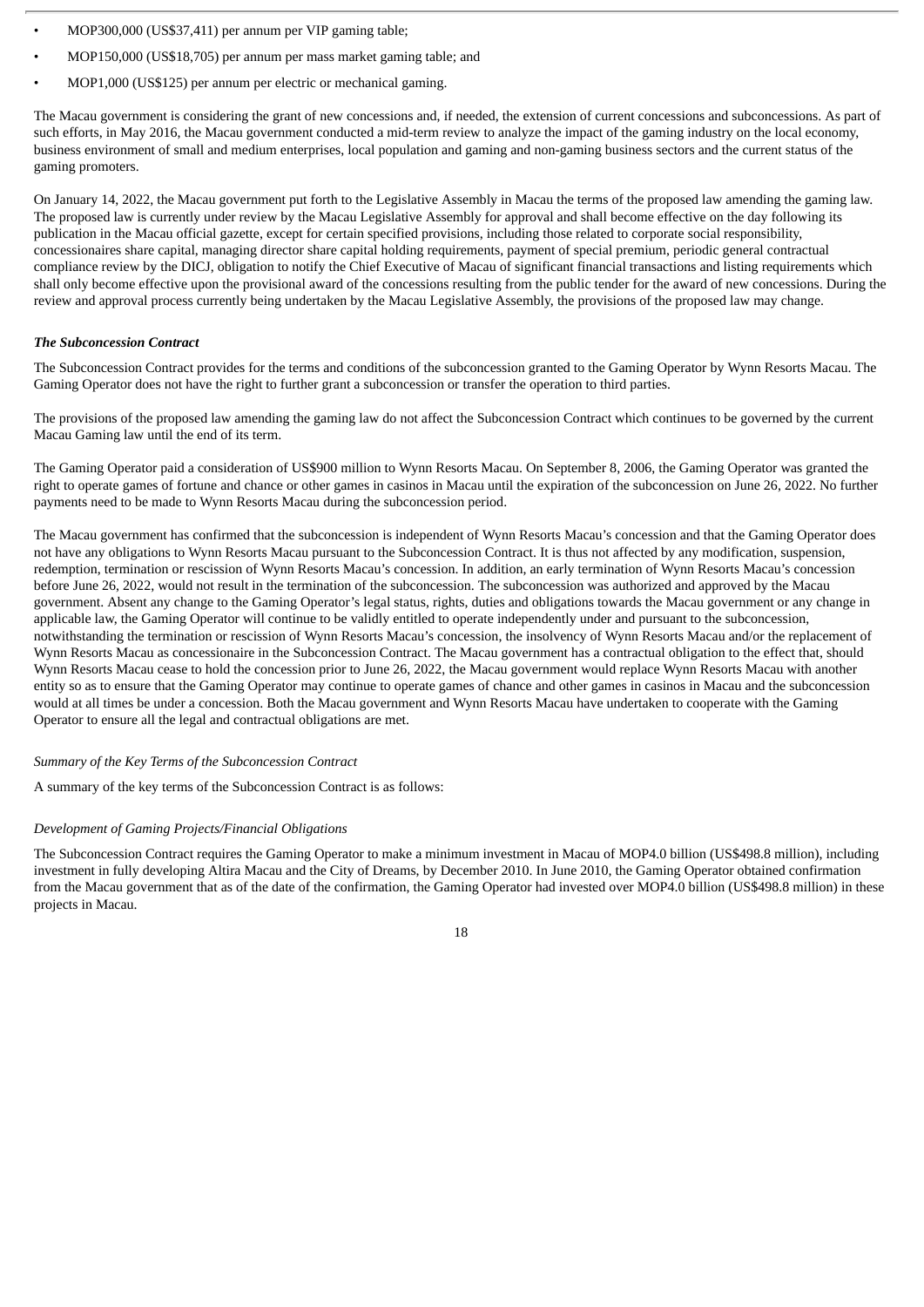#### *Payments*

Subconcession premiums and taxes, computed in various ways depending upon the type of gaming or activity involved, are payable to the Macau government. The method for computing these fees and taxes may be changed from time to time by the Macau government. Depending upon the particular fee or tax involved, these fees and taxes are payable either monthly or annually and are based upon either a percentage of the gross revenues or the number and type of gaming devices operated. In addition to special gaming taxes of 35% of gross gaming revenues, the Gaming Operator is also required to contribute to the Macau government an amount equivalent to 1.6% of the gross gaming revenues. Such contribution must be delivered to a public foundation designated by the Macau government whose goal is to promote, develop or study culture, society, economy, education and science and engage in academic and charitable activities. Furthermore, the Gaming Operator is also obligated to contribute to Macau an amount equivalent to 2.4% of the gross gaming revenues for urban development, tourism promotion and the social security of Macau. The Gaming Operator is required to collect and pay, through withholding, statutory taxes on commissions or other remunerations paid to gaming promoters.

#### *Termination Rights*

The Macau government has the right, after notifying Wynn Resorts Macau, to unilaterally terminate the Gaming Operator's subconcession in the event of non-compliance by the Gaming Operator with its basic obligations under the subconcession and applicable Macau laws. Upon termination, all of the Gaming Operator's casino and gaming equipment, including the Studio City Casino, would revert to the Macau government automatically without compensation and the Gaming Operator would cease to generate any revenues from these operations. In many of these instances, the Subconcession Contract does not provide a specific cure period within which any such events may be cured and, instead, the Gaming Operator may be dependent on consultations and negotiations with the Macau government to enable it to remedy any such default. Neither the Gaming Operator nor Wynn Resorts Macau is granted explicit rights of veto, or of prior consultation. The Macau government may be able to unilaterally rescind the Subconcession Contract upon the following termination events:

- the operation of gaming without permission or operation of business which does not fall within the business scope of the subconcession;
- abandonment of approved business or suspension of operations of our gaming business in Macau without reasonable grounds for more than seven consecutive days or more than 14 non-consecutive days within one calendar year;
- transfer of all or part of the Gaming Operator's operation in Macau in violation of the relevant laws and administrative regulations governing the operation of games of fortune or chance and other casino games in Macau and without Macau government approval;
- failure to pay taxes, premiums, levies or other amounts payable to the Macau government;
- refusal or failure to resume operations following the temporary assumption of operations by the Macau government;
- repeated opposition to the supervision and inspection by the Macau government and failure to comply with decisions and recommendations of the Macau government, especially those of the DICJ;
- failure to provide or supplement the guarantee deposit or the guarantees specified in the subconcession within the prescribed period;
- bankruptcy or insolvency of the Gaming Operator;
- fraudulent activity harming public interest;
- serious and repeated violation of the applicable rules for carrying out casino games of chance or games of other forms or damage to the fairness of casino games of chance or games of other forms;
- systematic non-compliance with the Macau Gaming Law's basic obligations;
- the grant to any other person of any managing power over the gaming business of the Gaming Operator or the grant of a subconcession or entering into any agreement to the same effect; or
- failure by a controlling shareholder in the Gaming Operator to dispose of its interest in the Gaming Operator, within ninety days from the date of the authorization given by the Macau government for such disposal, pursuant to written instructions received from the regulatory authority of a jurisdiction where the said shareholder is licensed to operate, which have had the effect that such controlling shareholder now wishes to dispose of the shares it owns in the Gaming Operator.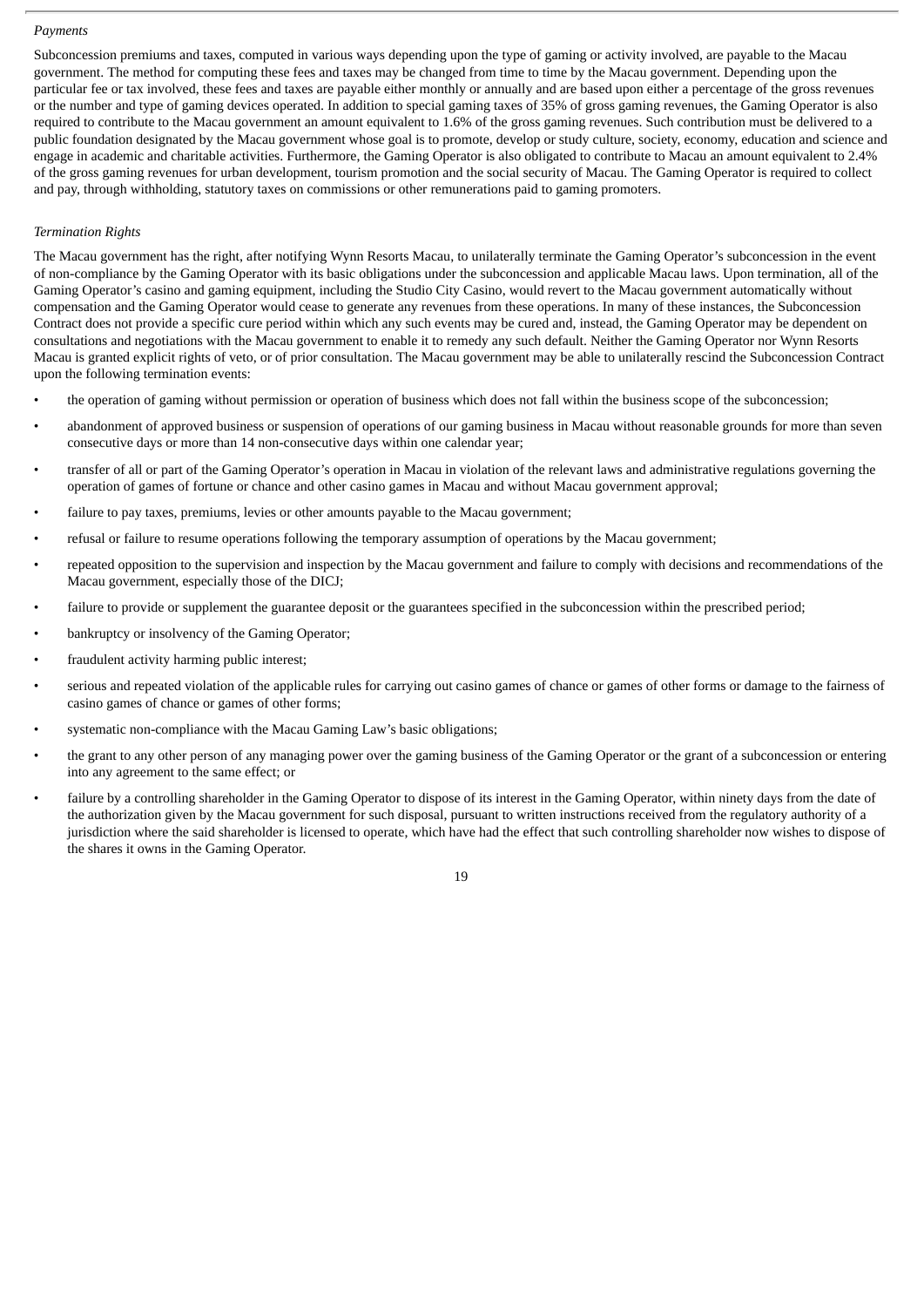#### *Ownership and Capitalization*

Set out below are the key terms in relation to ownership and capitalization under the Subconcession Contract:

- any person who directly acquires voting rights in the Gaming Operator will be subject to authorization from the Macau government;
- the Gaming Operator will be required to take the necessary measures to ensure that any person who directly or indirectly acquires 5% or more of the shares in the Gaming Operator would be subject to authorization from the Macau government, except when such acquisition is wholly made through the shares of publicly-listed companies tradable at a stock exchange;
- any person who directly or indirectly acquires 5% or more of the shares in the Gaming Operator will be required to report the acquisition to the Macau government (except when such acquisition is wholly made through shares tradable on a stock exchange as a publicly-listed company);
- the Macau government's prior approval would be required for any recapitalization plan of the Gaming Operator; and
- the Chief Executive of Macau could require the increase of the Gaming Operator's share capital, if deemed necessary.

#### *Others*

In addition, the Subconcession Contract contains various general covenants and obligations and other provisions, including special duties of cooperation, special duties of information, and execution of our investment obligations.

#### **Services and Right to Use Arrangements Regulatory Requirements**

The entry into the Services and Right to Use Arrangements by the Gaming Operator and our subsidiary, Studio City Entertainment, pursuant to which the Studio City Casino is operated, was approved by the Macau government in April 2007, and the supplement and amendments thereto were approved by the Macau government in May 2012. Set out below are the key terms of such approvals which remain in force:

- Studio City Entertainment shall cooperate with the Macau government, making available any documents, information or data requested directly by the Macau government or through the Gaming Operator for the purposes of monitoring its activity, analysis of its accounts and performance of external audits;
- Studio City Entertainment shall have an annual audit conducted by an external entity, independent and previously accepted by the DICJ, for certification of accounting documents and compliance with relevant legal provisions;
- Studio City Entertainment accepts to be subject to the legal and contractual supervision of the Macau government applicable to gaming concessionaires and subconcessionaires, to ensure its own suitability and financial capacity, the suitability of its direct or indirect shareholders holding 5% or more of its share capital (except with respect to those shareholders holding shares tradable on a stock exchange), and of its directors and key employees of the Studio City Casino;
- the transfer of any rights under the Services and Right to Use Arrangements shall be subject to the prior authorization from the Macau government; and
- the Gaming Operator and Studio City Entertainment are jointly and severally responsible for compliance with applicable laws, regulations and instructions issued by the Macau government, including those regarding anti-money laundering, anti-financing of terrorist acts, anticorruption, operation of slot machines and minimum internal control requirements.

In addition, as set out in the Macau government authorization for the listing of Studio City International, the listing is subject to the following conditions:

- Studio City International continues to hold, directly or indirectly, 100% of the equity interest of its subsidiary, Studio City Entertainment;
- Melco Resorts continues to hold, directly or indirectly, at least 50.1% of the equity interest in Studio City International;
- Melco International continues to hold, directly or indirectly, the majority of the equity interest in Melco Resorts; and
- Mr. Lawrence Ho, directly or indirectly, continues to hold the majority of the equity interest in Melco International to control such entity.

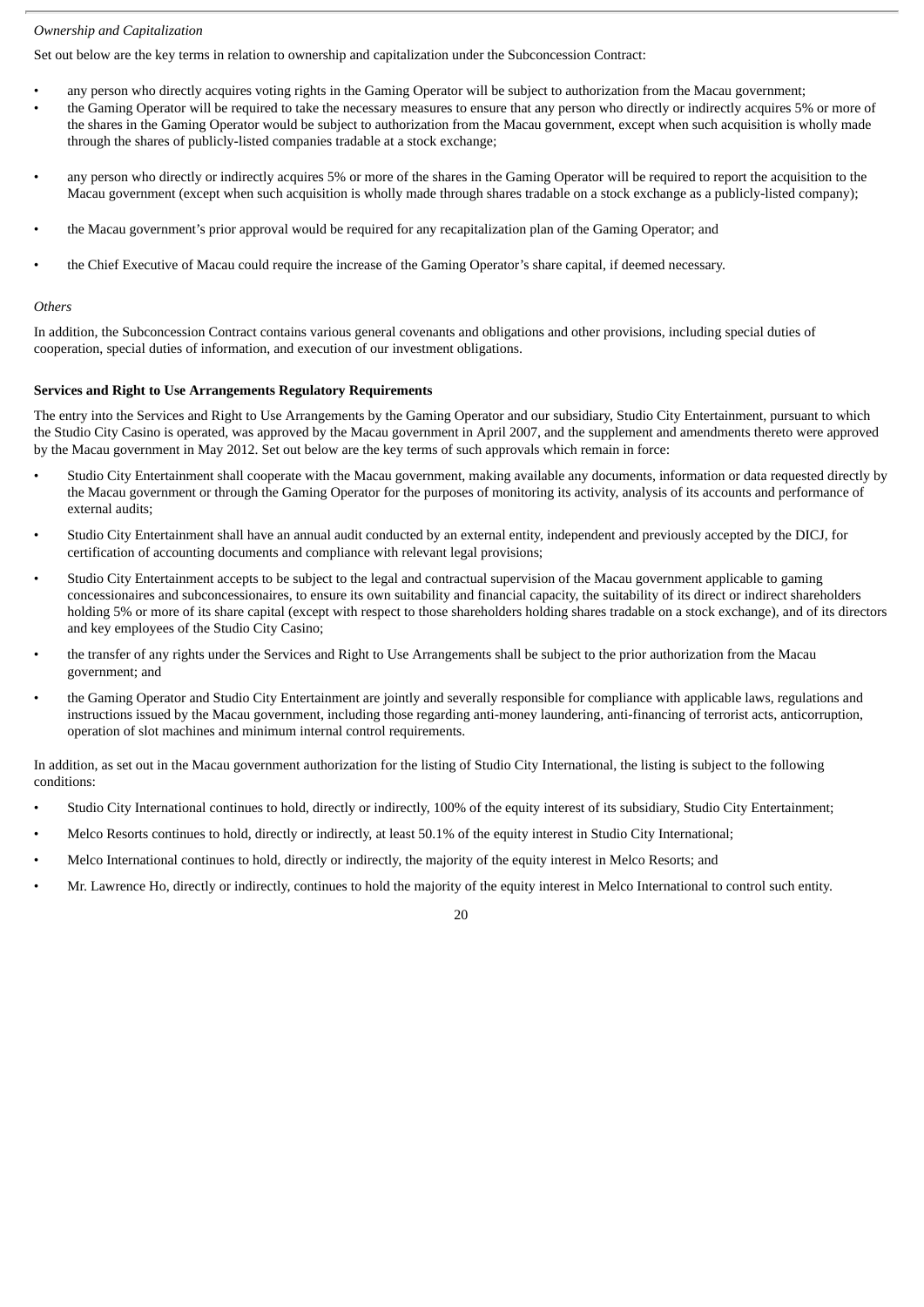Under such authorization, the Gaming Operator is required to annually provide the Macau government with evidence with respect to the compliance with the above conditions. In addition, under such authorization, we and the Gaming Operator are also required to comply with the conditions imposed by the Macau government in connection with its approval of our entry into the Services and Right to Use Arrangements. The Macau government also has the right to revoke such listing authorization if it deems that the listing is contrary to the public interest or in case of any breach of the mentioned conditions. In case of revocation of the listing authorization by the Macau government, Studio City International may be required by the Macau government to delist the ADSs from the New York Stock Exchange. Failure to do so could result in the approval of the Services and Right to Use Arrangements being revoked, preventing us from receiving any amounts thereunder, or result in a closure order being issued with respect to the Studio City Casino or the suspension or termination of the Gaming Operator's subconcession, in which case we may be unable to offer any gaming facilities at Studio City.

On January 14, 2022 the Macau government put forth to the Legislative Assembly in Macau the terms of the proposed law amending the gaming law. In accordance to such proposed law, after a transition period of three years from the effectiveness date of the law amending the gaming law, gaming activities must be operated by a concessionaire within premises owned by the gaming concessionaire. It is not clear from the proposed law how this would affect the status of the Services and Rights to Use Arrangements after the 3-year transition period. It is possible that the Services and Rights to Use Arrangements may terminate or may be required to be amended or replaced to comply with the law amending the gaming law or other applicable regulations. If, as a result, the Services and Right to Use Arrangements terminates, Studio City Entertainment may not be able to enter into a new services agreement. It is also possible that any amended or replaced terms of the Services and Right to Use Arrangements required to comply with then applicable law may not be comparable to the current terms. Even if the relevant provisions of the proposed law are not adopted, upon the award of new concessions, the Macau government approval for the Services and Rights to Use Arrangements may be revoked and Studio City Entertainment may not be able to enter into an arrangement for the operation of Studio City Casino, or into an arrangement on the same or similar terms.

#### **Taxation**

Our subsidiaries incorporated in Macau are subject to Macau complementary tax of 12% on profits earned in or derived from their activities conducted in Macau. In January 2015, the Macau government approved the application by our subsidiary, Studio City Entertainment, for a Macau complementary tax exemption through 2016 on profits generated from income received from the Gaming Operator, to the extent that such income results from gaming operations within Studio City Casino and have been subject to gaming taxes.

In January 2017, the Macau government granted an extension of this exemption for an additional five years from 2017 to 2021. Studio City Entertainment has applied for an extension of the complementary tax exemption for 2022 and such application is currently pending approval by the Macau government. Dividend distributions by such subsidiary continue to be subject to Macau complementary tax. We remain subject to Macau complementary tax on our non-gaming profits.

In September 2017, the Macau government granted Studio City Hotels the declaration of touristic utility purpose pursuant to which Studio City Hotels is entitled to a property tax holiday for a period of twelve years on the immovable property to which the touristic utility was granted, owned or operated by Studio City Hotels. Under such tax holiday, Studio City Hotels is allowed to double the maximum rates applicable to depreciation and reintegration for the purposes of assessment of the Macau complementary tax. In August 2021, the hotel license of Studio City Hotel was transferred from Studio City Hotels to Studio City Developments, the owner of the Studio City property. We have applied for the declaration of touristic utility purpose pursuant to which Studio City Developments would be entitled to the property tax holiday and be allowed to double the maximum rates applicable to depreciation and reintegration for the purposes of assessment of the Macau complementary tax to be granted to Studio City Developments. Such application is currently pending and there is no assurance that the Macau government will extend such benefit to Studio City Developments.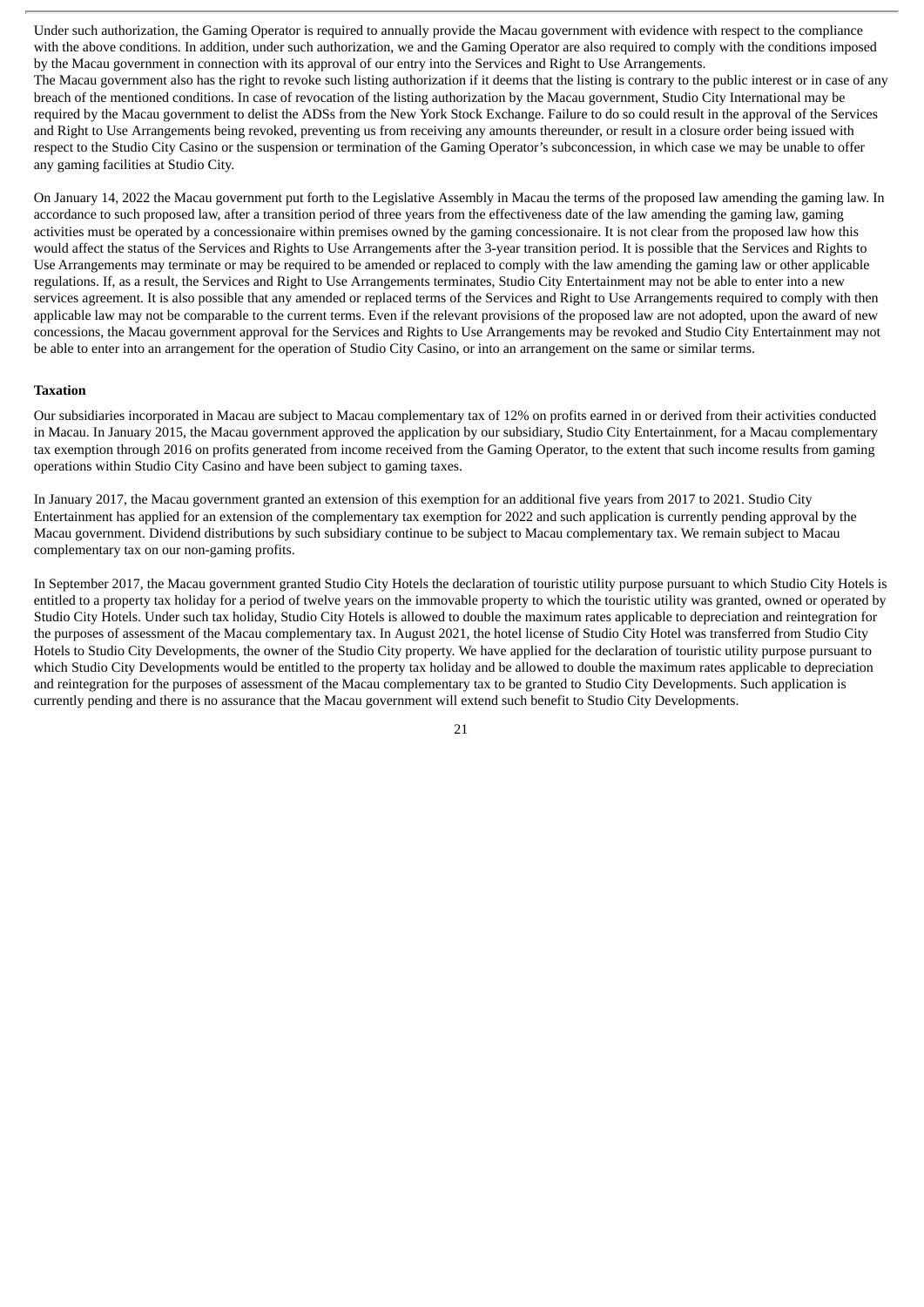#### **DEFINITIONS**

"2013 Project Facility" refers to the senior secured project facility, dated January 28, 2013 and as amended from time to time, entered into by, among others, Studio City Company, as borrower and certain subsidiaries as guarantors, comprising a term loan facility of HK\$10,080,460,000 (US\$1,294.8 million based on the exchange rate on the transaction date) and revolving credit facility of HK\$775,420,000 (US\$99.6 million based on the exchange rate on the transaction date), and which has been amended, restated and extended by the 2016 Credit Facility;

"2016 Credit Facility" refers to the facility agreement dated November 23, 2016, entered into between, among others, Studio City Company as borrower and Bank of China Limited, Macau Branch as administrative agent, to amend, restate and extend the 2013 Project Facility to provide for senior secured credit facilities in an aggregate amount of HK\$234,000,000, which consist of a HK\$233,000,000 (US\$30.0 million) revolving credit facility and a HK\$1,000,000 (US\$0.1 million) term loan facility;

"2020 Intercompany Notes" refers to the loans by Studio City Finance of the proceeds of the 2020 6.0% Notes and the 2020 6.5% Notes to Studio City Investments, collectively;

"2020 6.0% Notes" refers to the 6.000% senior notes due 2025 in an aggregate principal amount of US\$500,000,000 issued by Studio City Finance on July 15, 2020;

"2020 6.5% Notes" refers to the 6.500% senior notes due 2028 in an aggregate principal amount of US\$500,000,000 issued by Studio City Finance on July 15, 2020;

"2021 Intercompany Note" refers to the loan by Studio City Finance of the proceeds of the 2021 Notes to Studio City Investments;

"2021 Notes" refers to the 5.00% senior notes due 2029 in an aggregate principal amount of US\$1,100,000,000 issued by Studio City Finance, of which US\$750,000,000 was issued on January 14, 2021 and US\$350,000,000 was issued on May 20, 2021;

"2021 Credit Facility" refers to the facility agreement dated March 15, 2021, entered into between, among others, Studio City Company as borrower and Bank of China Limited, Macau Branch as administrative agent, to amend, restate and extend the 2016 Credit Facility to provide for senior secured credit facilities in an aggregate amount of HK\$234,000,000, which consist of a HK\$233,000,000 (US\$29.9 million) revolving credit facility and a HK\$1,000,000 (US\$0.1 million) term loan facility;

"China" and "PRC" refer to the People's Republic of China, excluding Hong Kong, Macau and Taiwan from a geographical point of view;

"Existing Notes" refers to the 2020 Notes and the 2021 Notes, collectively;

"Galaxy" refers to Galaxy Casino, S.A., one of the three holders of a concession for the operation of casino games in Macau;

"Gaming Operator" or "Melco Resorts Macau" refers to Melco Resorts (Macau) Limited (formerly known as Melco Crown (Macau) Limited), a company incorporated under the laws of Macau that is a subsidiary of Melco Resorts, the holder of a subconcession for the operation of casino games in Macau and the operator of Studio City Casino. The equity interest of the Gaming Operator is 90% owned by Melco Resorts and 10% owned by Mr. Lawrence Ho, the managing director of the Gaming Operator;

"Hong Kong" refers to the Hong Kong Special Administrative Region of the PRC;

"Macau" and "Macau SAR" refer to the Macau Special Administrative Region of the PRC;

"Melco Resorts" refers to Melco Resorts & Entertainment Limited, a company incorporated in the Cayman Islands with its American depositary shares listed on the Nasdaq Global Select Market;

"Melco International" refers to Melco International Development Limited, a public limited company incorporated in Hong Kong with its shares listed on The Stock Exchange of Hong Kong Limited, or the Hong Kong Stock Exchange;

"MGM Grand" refers to MGM Grand Paradise, S.A., one of the three holder(s) of a subconcession for the operation of casino games in Macau;

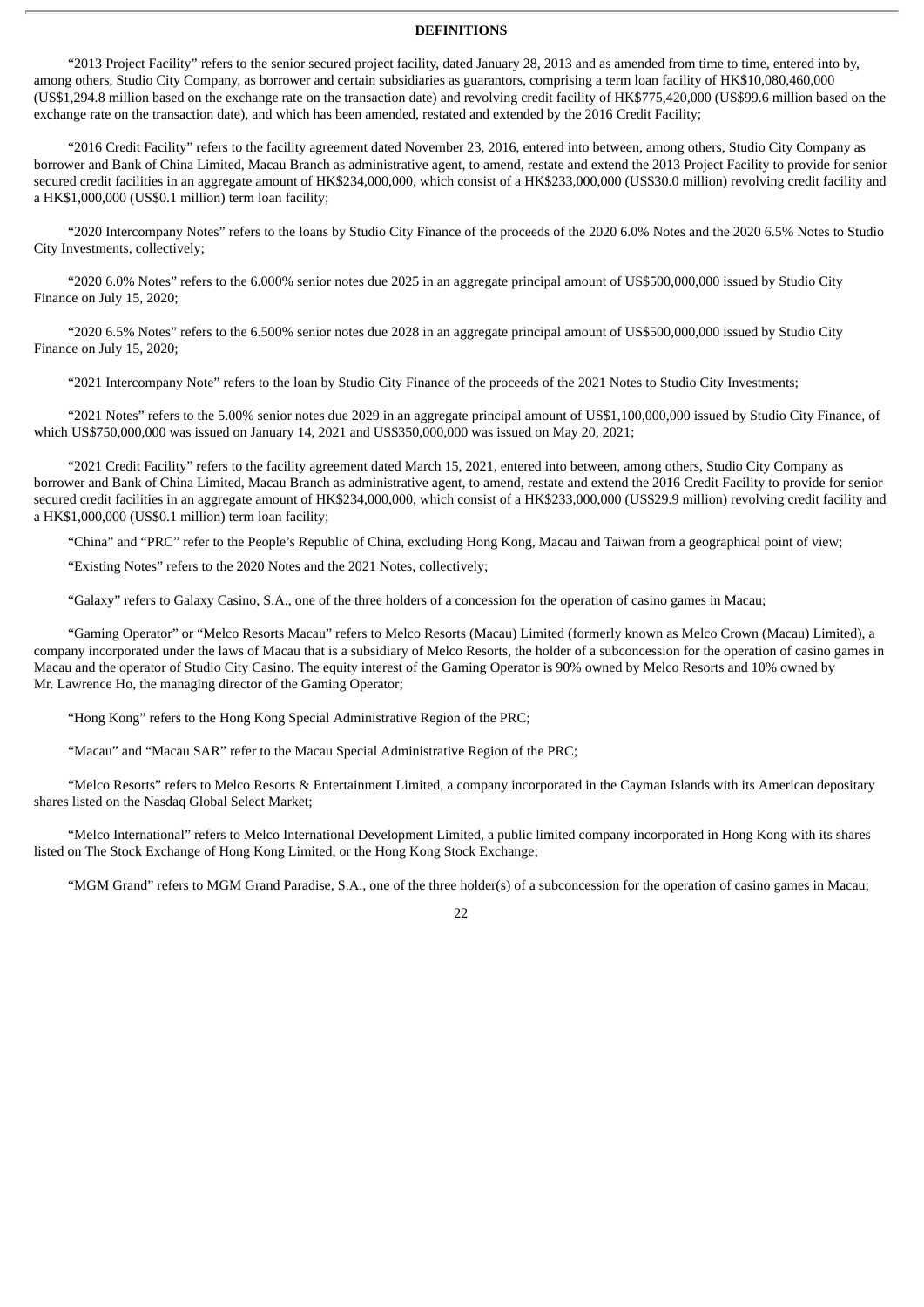"Services and Right to Use Arrangements" refers to the services and right to use agreement with the Gaming Operator entered in May 2007 (as amended on June 15, 2012), together with the reimbursement agreement and other agreements or arrangements entered into from time to time, pursuant to which the Gaming Operator agrees to operate Studio City Casino;

"SJM" refers to Sociedade de Jogos de Macau, S.A., one of the three holders of a concession for the operation of casino games in Macau;

"Studio City" refers to a cinematically-themed integrated resort in Cotai, Macau;

"Studio City Casino" refers to the gaming areas being operated within Studio City;

"Studio City Entertainment" refers to our subsidiary, Studio City Entertainment Limited, a Macau company;

"Studio City Finance" refers to Studio City Finance Limited, the direct parent of Studio City Investments;

"Studio City Investments" refers to the direct parent of the Company;

"Studio City International" refers to Studio City International Holdings Limited, formerly known as Cyber One Agents Limited, a company incorporated in the Cayman Islands with its American depositary shares listed on the New York Stock Exchange, and an indirect parent of the Issuer;

"Subconcession Contract" refers to the subconcession contract executed between the Gaming Operator and Wynn Resorts (Macau) S.A., or Wynn Resorts Macau, on September 8, 2006, that provides for the terms and conditions of the subconcession granted to the Gaming Operator by Wynn Resorts Macau;

"U.S. GAAP" refers to the U.S. generally accepted accounting principles;

"Venetian Macau" refers to Venetian Macau Limited, one of the three holder(s) of a subconcession for the operation of casino games in Macau;

"Wynn Resorts Macau" refers to Wynn Resorts (Macau) S.A., one of the three holders of a concession for the operation of casino games in Macau;

The distribution of this document in certain jurisdictions may be restricted by law. Persons into whose possession this document comes are required to inform themselves about, and to observe, any such restrictions. This document is for information purposes only and does not constitute an invitation or offer to acquire, purchase or subscribe for the securities referred to herein or any securities of the Company or Studio City International Holdings Limited. Nothing in this document constitutes an offer to sell, or a solicitation of an offer to buy, securities in the United States or any other jurisdiction in which such offer or solicitation would be unlawful prior to registration or qualification under the securities laws of any such jurisdiction.

#### **SAFE HARBOR STATEMENT**

This document contains forward-looking statements. These statements are made under the "safe harbor" provisions of the U.S. Private Securities Litigation Reform Act of 1995. Studio City International Holdings Limited may also make written or oral forward-looking statements in its periodic reports to the U.S. Securities and Exchange Commission (the "SEC"), in its annual report to shareholders, in press releases and other written materials and in oral statements made by its officers, directors or employees to third parties. Statements that are not historical facts, including statements about Studio City International Holdings Limited's beliefs and expectations, are forward-looking statements. Forward-looking statements involve inherent risks and uncertainties, and a number of factors could cause actual results to differ materially from those contained in any forward-looking statement. These factors include, but are not limited to, (i) the global pandemic of COVID-19, caused by a novel strain of the coronavirus, and the continued impact of its consequences on our business, our industry and the global economy, (ii) growth of the gaming market and visitations in Macau, (iii) capital and credit market volatility, (iv) local and global economic conditions, (v) our anticipated growth strategies, (vi) gaming authority and other governmental approvals and regulations, (vii) proposed amendments to the gaming law in Macau, the extension of current concessions and subconcessions and tender for new gaming concessions, and (viii) our future business development, results of operations and financial condition. In some cases, forward-looking statements can be identified by words or phrases such as "may", "will", "expect", "anticipate", "target", "aim", "estimate", "intend", "plan", "believe", "potential", "continue", "is/are likely to" or other similar expressions. Further information regarding these and other risks, uncertainties or factors is included in Studio City International Holdings Limited's filings with the SEC. All information provided in this document is as of the date of this document, and Studio City International Holdings Limited undertakes no duty to update such information, except as required under applicable law.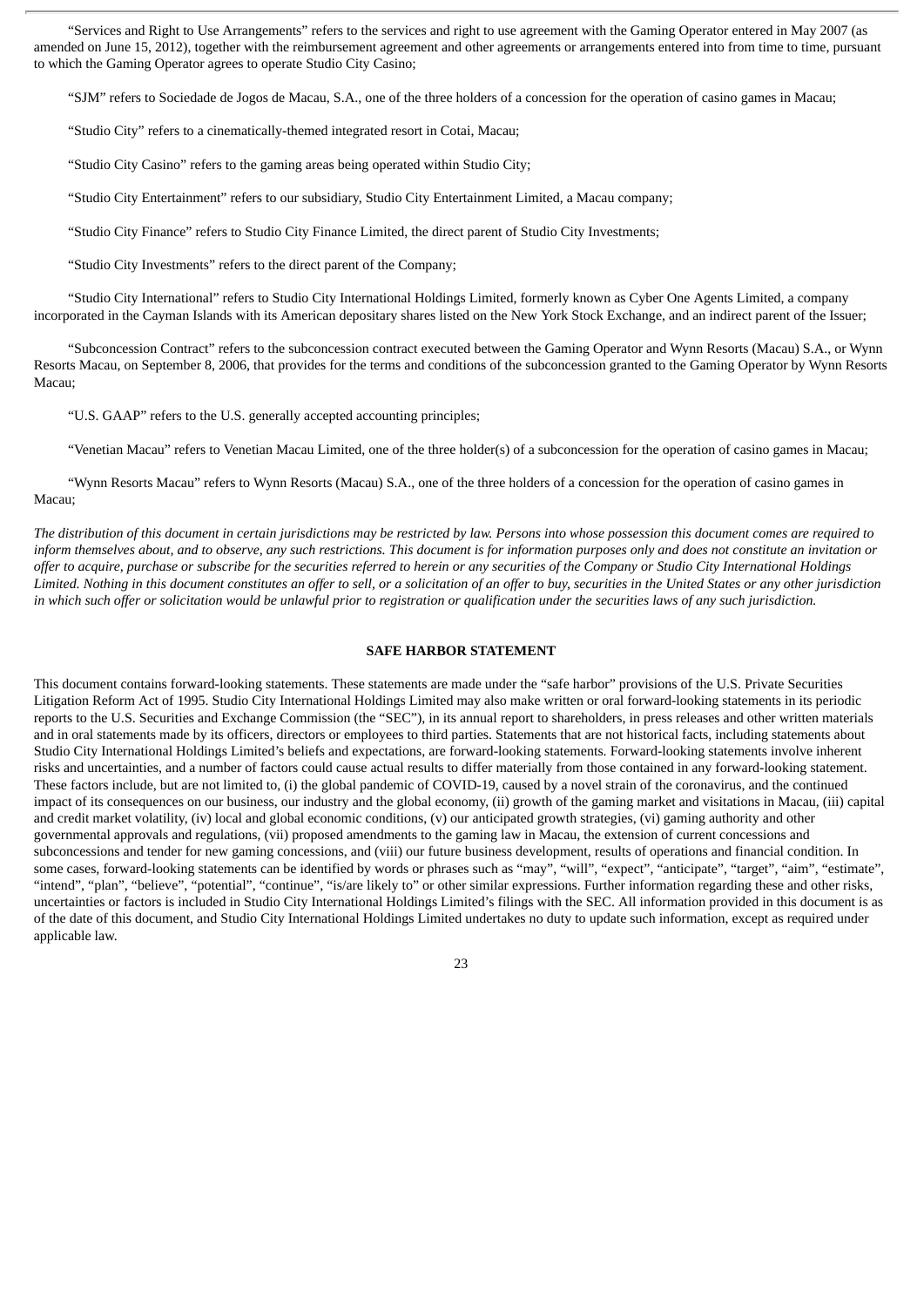# <span id="page-27-0"></span>**DMELCO**

#### **FOR IMMEDIATE RELEASE**

#### **Melco Announces Commitment for Studio City Private Placement**

**Macau, Monday, February 7, 2022** – Melco Resorts & Entertainment Limited (Nasdaq: MLCO) ("**Melco**" or the "**Company**"), a developer, owner and operator of integrated resort facilities in Asia and Europe, today announced its subsidiary, MCO Cotai Investments Limited, has entered into a subscription agreement with Studio City International Holdings Limited ("**SCIHL**") to purchase approximately 220 million Class A ordinary shares of SCIHL (the "**SCIHL Class A Shares**") for an aggregate purchase price of approximately US\$165 million.

This press release is neither an offer to sell nor the solicitation of an offer to buy any such securities or any other securities and shall not constitute an offer, solicitation or sale in any jurisdiction in which such offering, solicitation or sale would be unlawful. The SCIHL Class A Shares and SCIHL's American Depositary Shares ("SCIHL ADSs") are being offered in an offering exempt from registration under the Securities Act of 1933, as amended (the "Securities Act"), and outside the United States in reliance on Regulation S under the Securities Act. The SCIHL Class A Shares and SCIHL ADSs have not been registered under the Securities Act or any state securities laws and may not be offered or sold in the United States without registration or an applicable exemption from the registration requirements of the Securities Act or any applicable state securities laws.

###

#### **Safe Harbor Statement**

This press release contains forward-looking statements. These statements are made under the "safe harbor" provisions of the U.S. Private Securities Litigation Reform Act of 1995. Melco Resorts & Entertainment Limited (the "Company") may also make forward-looking statements in its periodic reports to the U.S. Securities and Exchange Commission (the "SEC"), in its annual report to shareholders, in press releases and other written materials and in oral statements made by its officers, directors or employees to third parties. Statements that are not historical facts, including statements about the Company's beliefs and expectations, are forward-looking statements. Forward-looking statements involve inherent risks and uncertainties, and a number of factors could cause actual results to differ materially from those contained in any forward-looking statement. These factors include, but are not limited to, (i) the global pandemic of COVID-19, caused by a novel strain of the coronavirus, and the continued impact of its consequences on our business, our industry and the global economy, (ii) growth of the gaming market and visitations in Macau, the Philippines and the Republic of Cyprus, (iii) capital and credit market volatility, (iv) local and global economic conditions, (v) our anticipated growth strategies, (vi) gaming authority and other governmental approvals and regulations, (vii) proposed amendments to the gaming law in Macau, the extension of current concessions and subconcessions and tender for new gaming concessions, and (viii) our future business development, results of operations and financial condition. In some cases, forward-looking statements can be identified by words or phrases such as "may", "will", "expect", "anticipate", "target", "aim", "estimate", "intend", "plan", "believe", "potential", "continue", "is/are likely to" or other similar expressions. Further information regarding these and other risks, uncertainties or factors is included in the Company's filings with the SEC. All information provided in this press release is as of the date of this press release, and the Company undertakes no duty to update such information, except as required under applicable law.

#### **About Melco Resorts & Entertainment Limited**

The Company, with its American Depositary Shares listed on the Nasdaq Global Select Market (Nasdaq: MLCO), is a developer, owner and operator of integrated resort facilities in Asia and Europe. The Company currently operates Altira Macau (www.altiramacau.com), an integrated resort located at Taipa, Macau and City of Dreams (www.cityofdreamsmacau.com), an integrated resort located in Cotai, Macau. Its business also includes the Mocha Clubs (www.mochaclubs.com), which comprise the largest non-casino based operations of electronic gaming machines in Macau. The Company also majority owns and operates Studio City (www.studiocity-macau.com), a cinematically-themed integrated resort in Cotai, Macau. In the Philippines, a Philippine subsidiary

MELCO RESORTS & ENTERTAINMENT LIMITED Incorporated in the Cayman Islands with limited liability 新濠博亞娛樂有限公司 於開曼群島註冊成立的有限公司